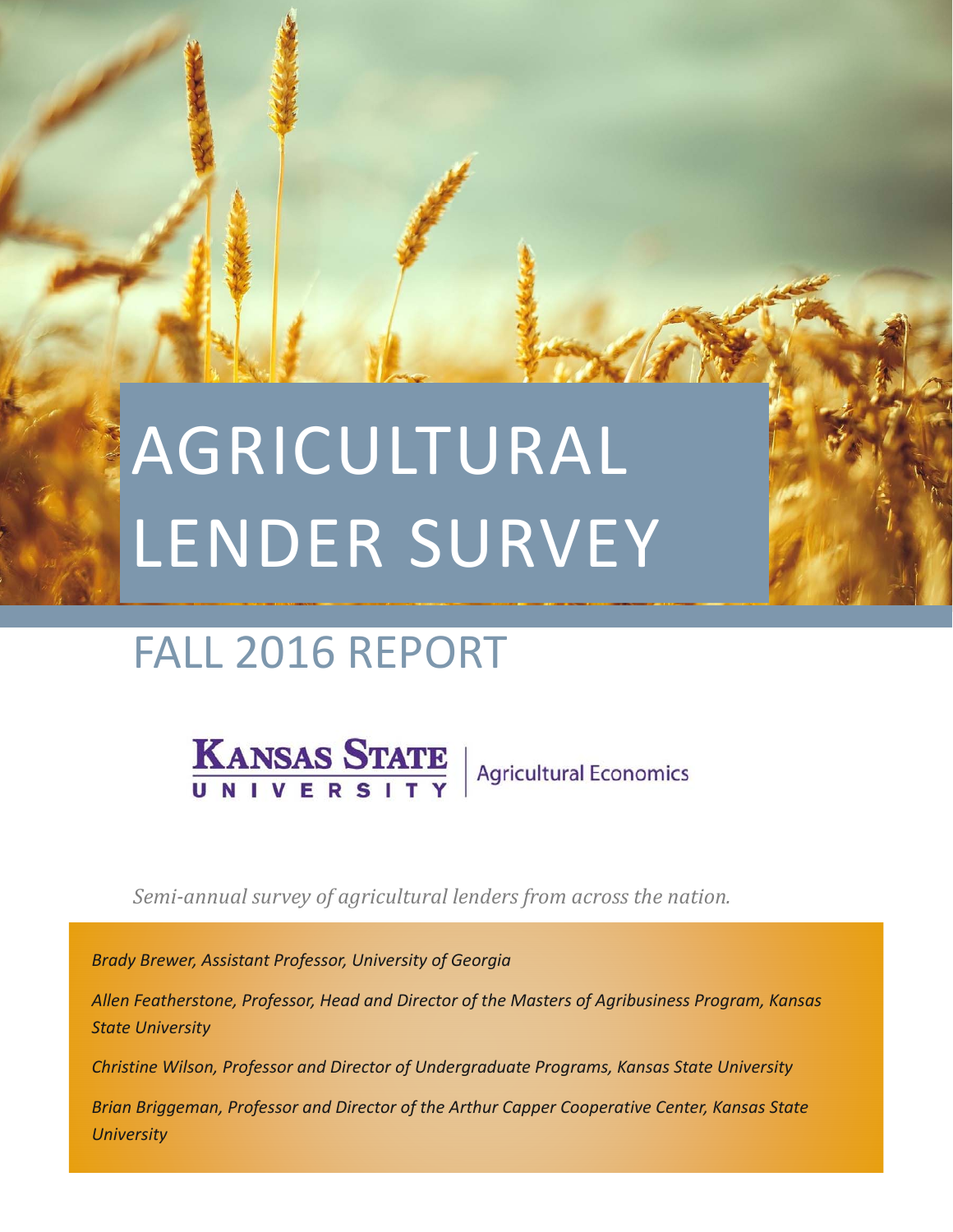# TABLE OF CONTENTS

### Contents

| -1 |
|----|
|    |
| 4  |
|    |
|    |
|    |
| 11 |
|    |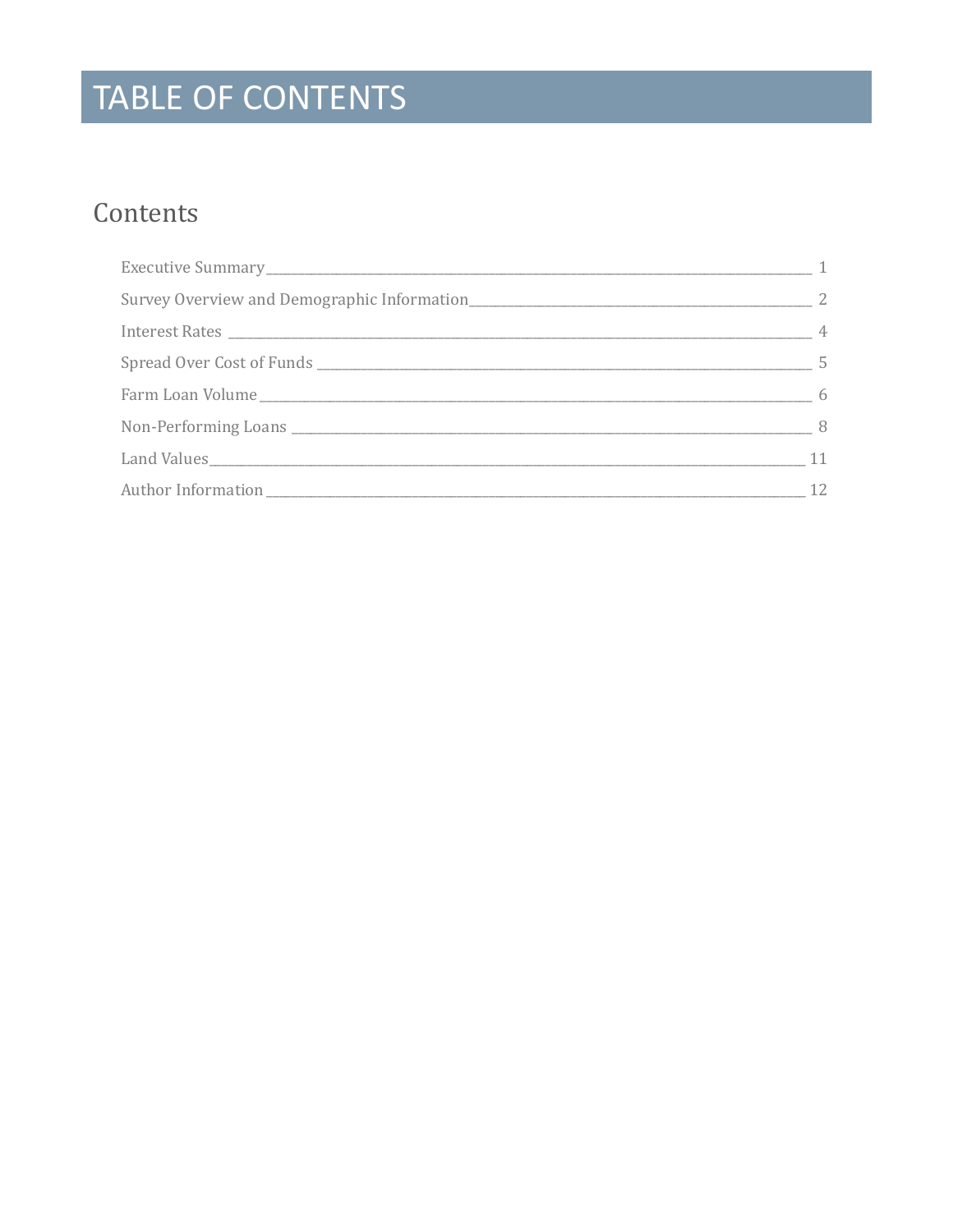### **Executive Summary**

#### INTEREST RATES

No change in interest rates over the past three months. Expectations remain for interest rates to increase in both the short and long term.

#### SPREAD OVER COST OF FUNDS

Spread over cost of funds decreased over the past three months indicating higher competition in the agricultural credit markets. Lenders expect this trend to reverse in the short and long term.

#### FARM LOAN VOLUME

Demand for all three types of farm loans remains high, particularly for operating loans which lenders expect an increased need for due to deteriorating industry liquidity.

#### NON‐PERFORMING LOANS

Lenders reported an increase in non-performing loans for all loan types. Expectations continue to be that non-performing loans will increase in both the short and long term.

#### LAND VALUES

Expectations for land values continue to show decreasing farmland values in both the short and long term. Lenders reported falling farmland values for the past three months.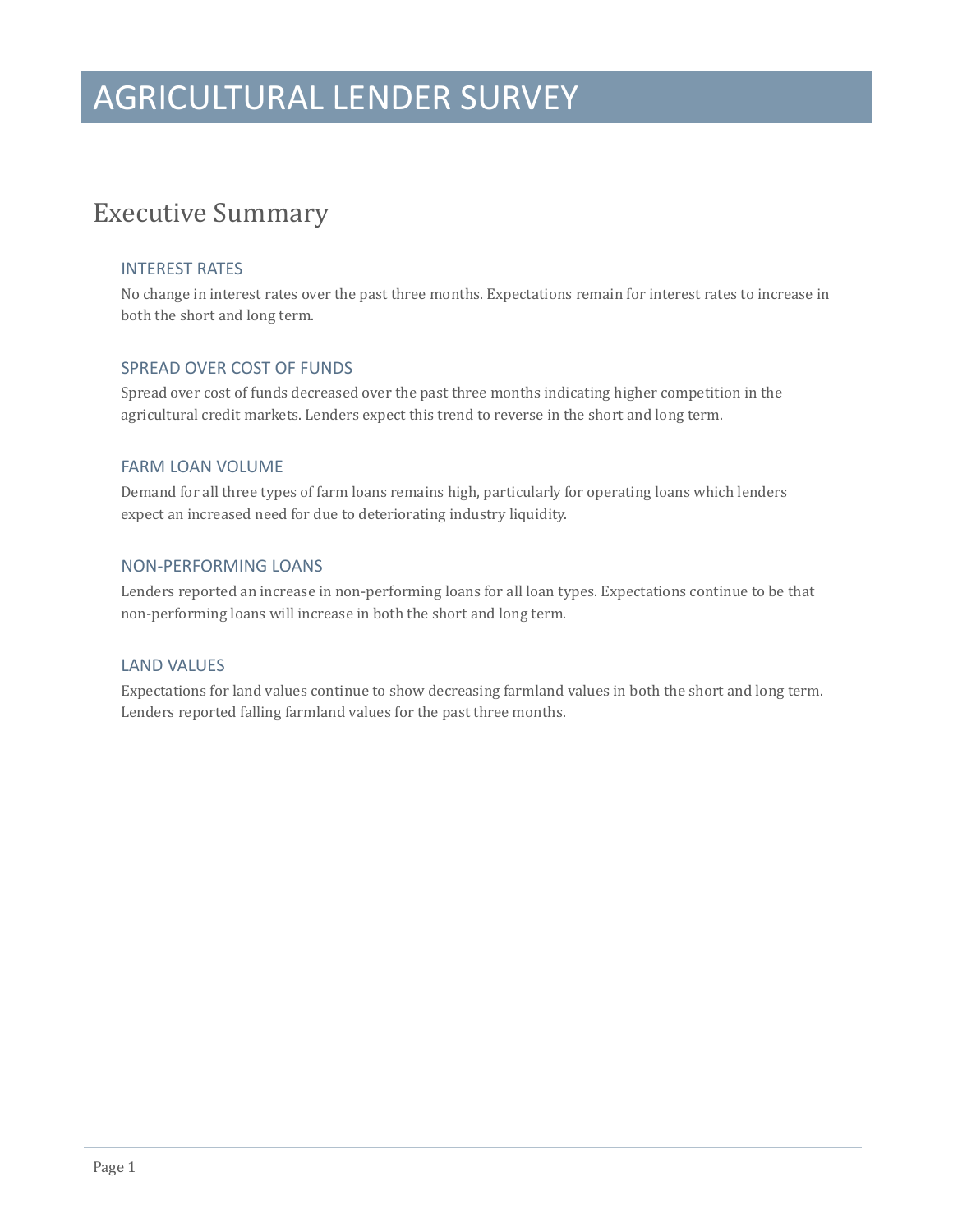### Survey Overview and Demographic Information

#### PURPOSE

The Department of Agricultural Economics at Kansas State University conducts a semiannual survey of Agricultural Lenders to gage the recent, short term and long term future assessment of the credit situation for production agriculture. The results provide a measure of the health of the sector in a forward looking manner.

Each institution surveyed provided their sentiment on the current and expected state of four key areas:  $(1)$  farm loan interest rates;  $(2)$  spread over cost of funds;  $(3)$  farm loan volumes; (4) non-performing loan volumes; and (5) agricultural land values. Within each of these key areas, different loan types were assessed (farm real-estate, intermediate and operating loans) as well as the different agricultural sectors (corn and soybeans, wheat, beef, dairy, etc.).

The survey responses are summarized using a diffusion index. This index is calculated by taking the percentage of those indicating increase minus the percentage of those indicating decrease plus 100. Therefore, an index above (below) 100 indicates respondents expect or experienced an increase (decrease) in the measure of interest. For example, on page 4, the graph for "Farm Real Estate Loans Interest Rates" illustrates that the index for Fall 2016 expected short term farm real estate equals 153. This number represents the fact that 53 more percentage points of lenders believe that farm real estate interest rates would increase in the short run rather than those that believe rates will go down.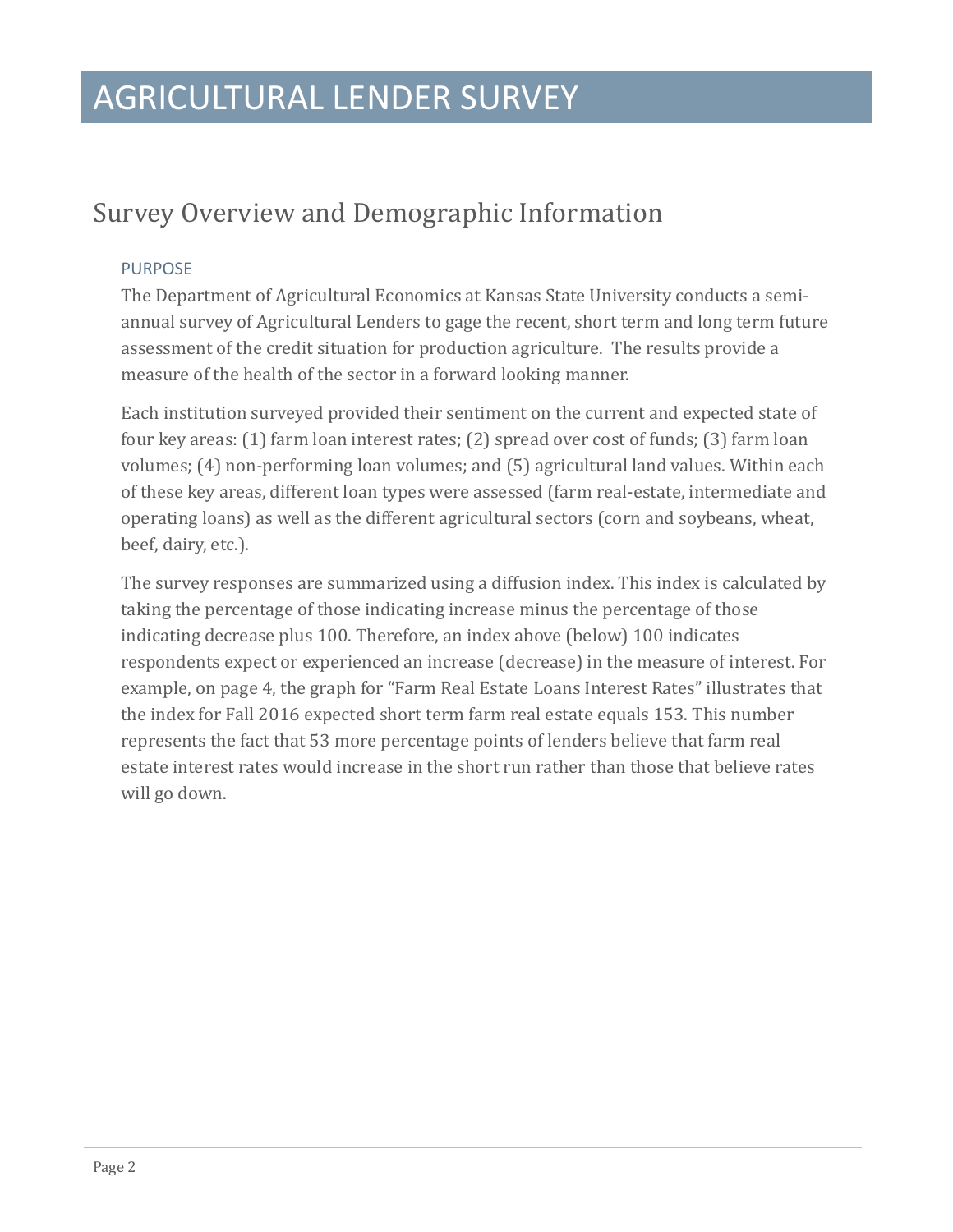#### SURVEY DEMOGRAPHICS

Figure 1 shows the demographics of the Fall 2016 survey respondents by primary service territory. The five territories are: Midwest, West, Atlantic, South and Plains. Table 1 has a list of the states in each region. Forty five percent of survey respondents came from the Plains region while  $33\%$ , 0%, 11% and 11% came from the Midwest, West, Atlantic, and South regions, respectively. Six percent of respondents indicated their



respective lending institution was national in scope.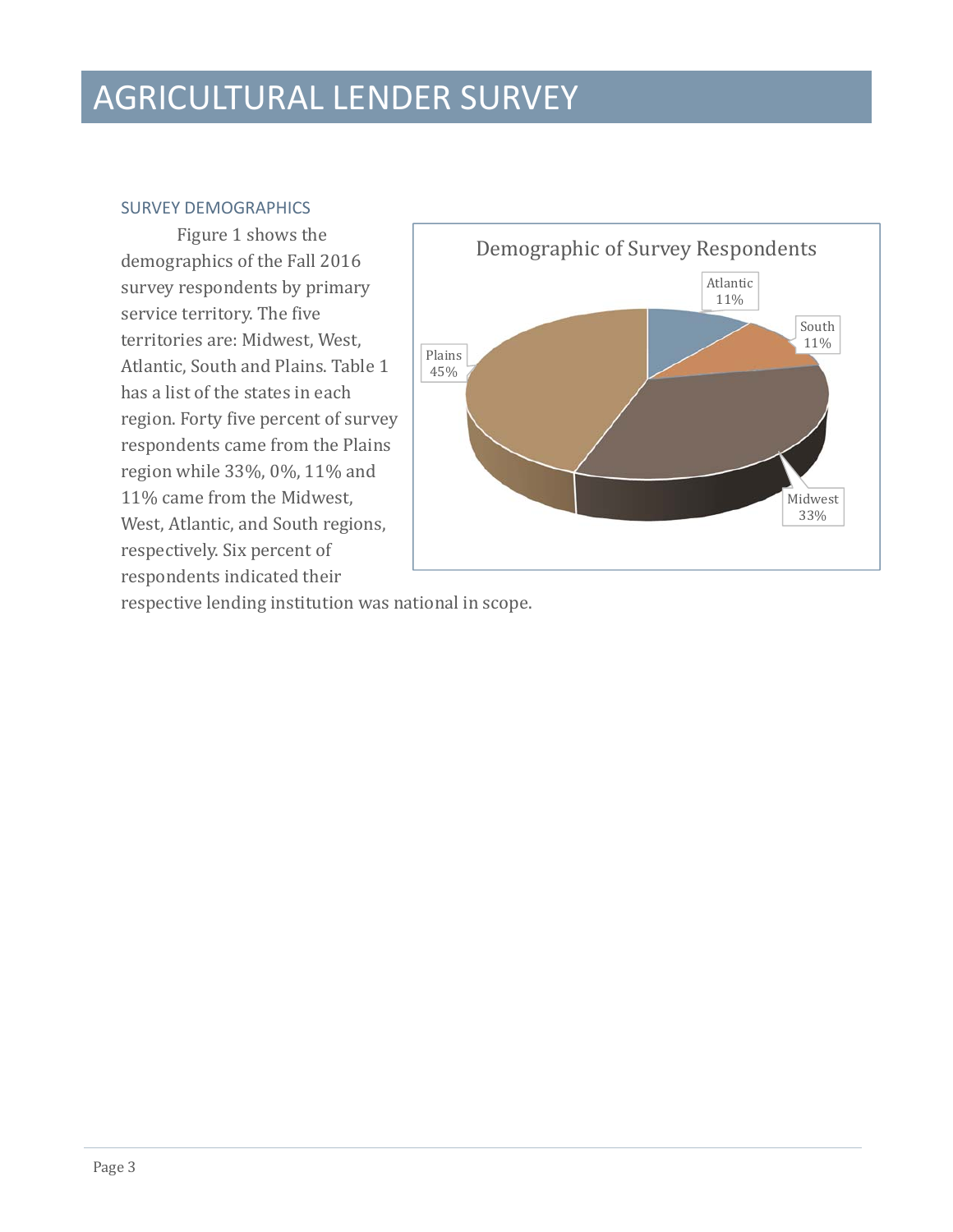### **Interest Rates**

The three figures to the right show the last 4 periods of lender expectations of interest rates for farm real estate loans, intermediate loans and operating loans. All lenders are asked what they experienced over the past three months as well as his/her expectations for the short term and long term.

Over all three loan categories, lenders indicated very little change in interest rates for the time period. In fact, for farm real estate loans, only 20% of respondents indicated any change at all with 80% of respondents indicating no change (Table 2).

Lenders expectations for both the short term and long term continue to indicate an increase in interest rates. Until the FOMC announces any formal plan on raising interest rates, these expectations will likely continue.

For a complete history of the expectations lenders have had for interest rates please see Figure A1 at the back of this report.

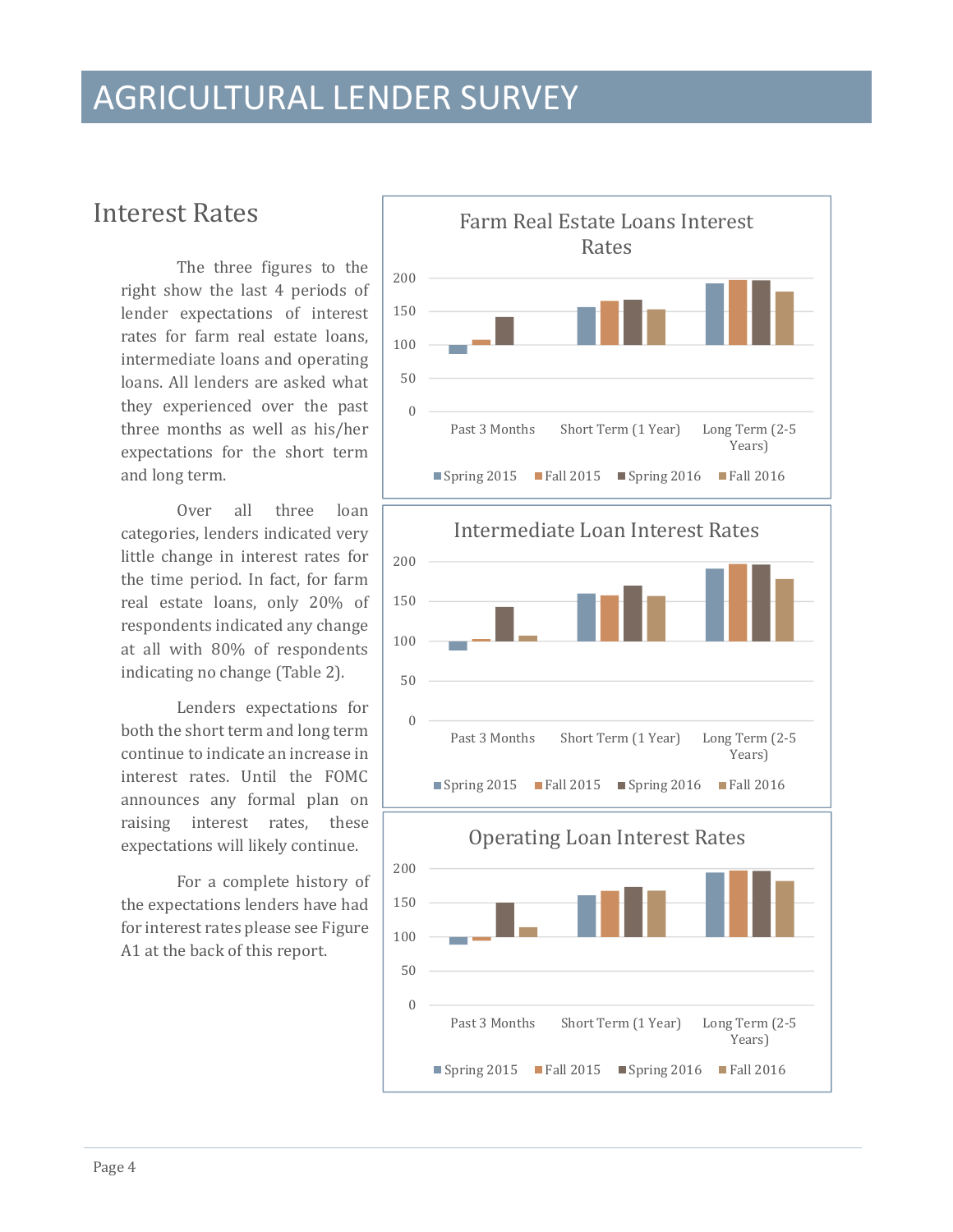

### Spread Over Cost of Funds

The spread over cost of funds is the difference between the loan interest rates charged by the lending institution and the interest rate paid by the financial institution for the funds that they deploy in their business. The reason for obtaining information for both loan interest rates and spread over cost of funds is to gauge competition in the agricultural lending market. A decrease in the spread over cost of funds suggests competition for agricultural loans among lending institutions may be increasing.

Respondents indicated a decrease in spread over cost of funds for farm real estate loans and intermediate loans. No change was reported for operating loan spread over cost of funds. These numbers are indicative of increasing competition in the agricultural credit markets.

In the short term and long term, lenders still expect spread over cost of funds to increase meaning agricultural lending would be more profitable for lending institutions in the future.

The historical responses to spread over cost of funds are at the back of this document in Figure A2.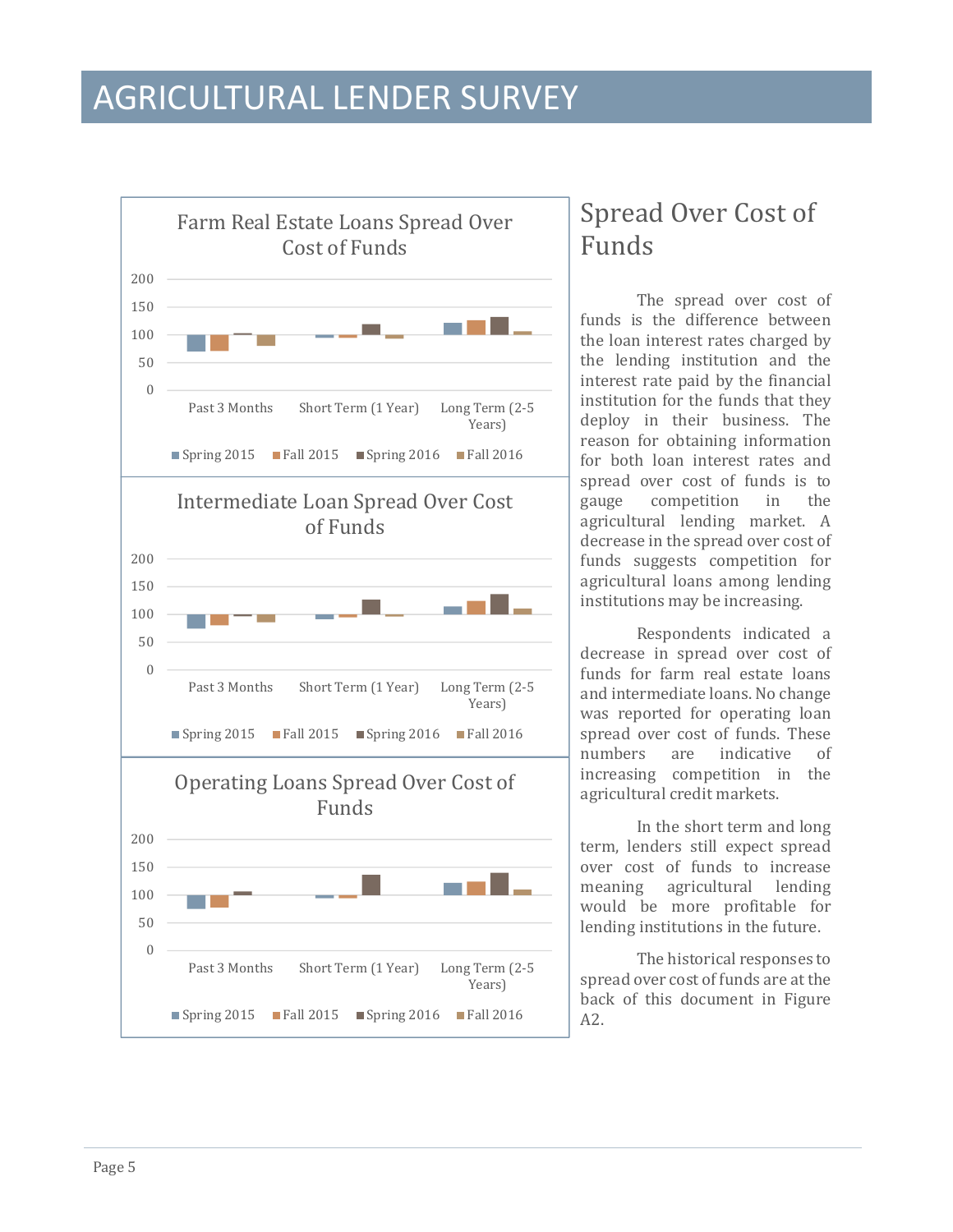### Farm Loan Volume

Farm loan volume measures the demand for money in production agriculture. The respondents are asked about four different categories of loans: total, farm real estate, intermediate, and operating. 

Respondents indicate an increasing demand for all categories of farm loans. However, for farm real estate loans, a lower percentage of lenders reported an increase over the past three months. This is indicative of a less active agricultural real estate market. However, despite the decrease in the demand for farm real estate loans the past three months, lenders expectations of future demand continues to increase. 





Agricultural lenders expect demand for total farm loans to increase in both the short term and long term. There is a particularly strong sentiment in the short term as  $60\%$  of lenders expect an increase in the next year with only  $17\%$  expecting a decrease. This increase in demand may indicate that lenders expect more farm real estate to change hands in the future.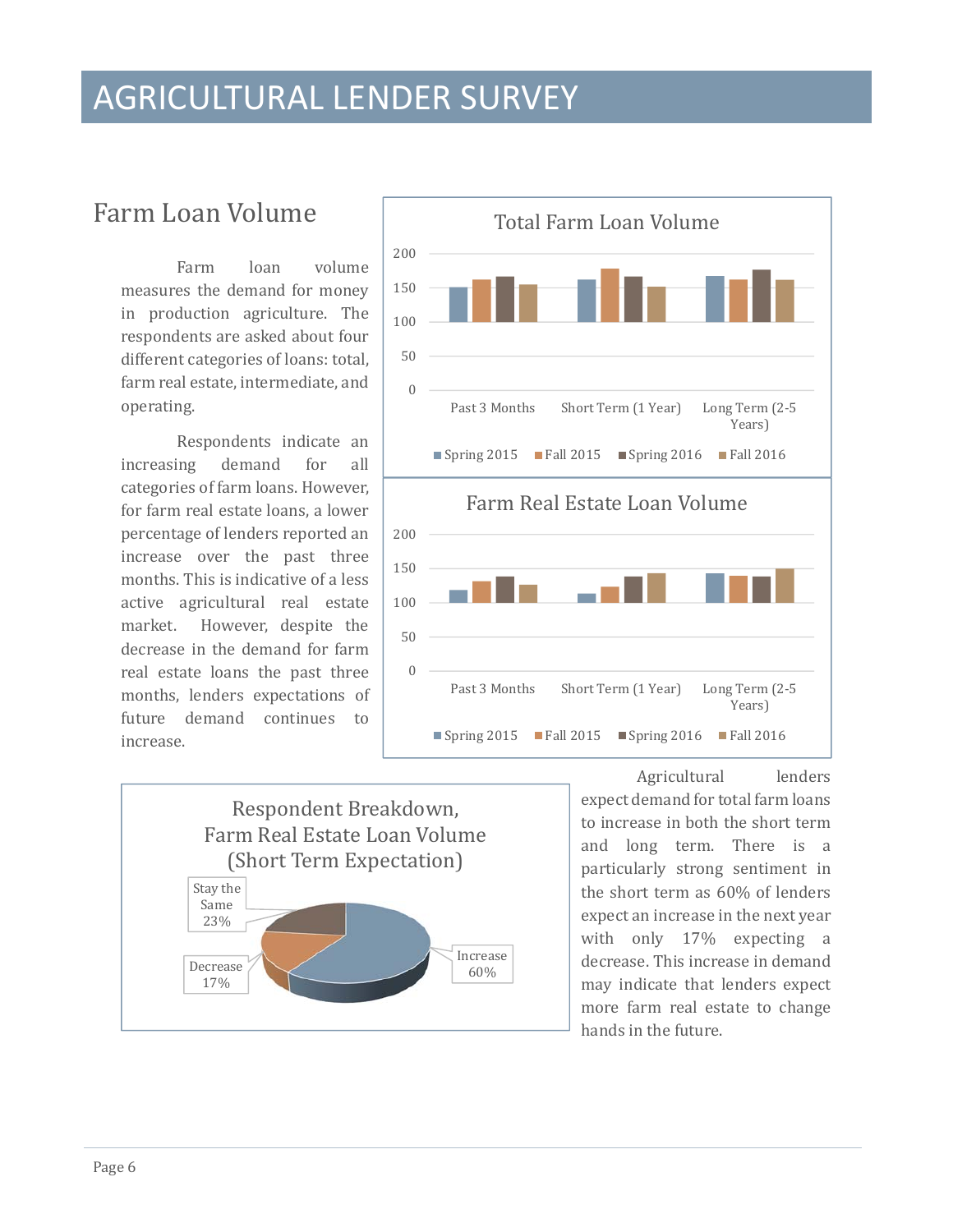Over the past three months, lenders reported an increase in both intermediate loans and operating loans.

However, lenders indicate that they expect the intermediate loan volume to decrease in the short term. This may be due to the decline in capital expenditure purchases relating to equipement such as tractors and implements. What could push this number up



is farmers selling unused or lightly used equipment that is not vital to the farm's core functions. In this scenario, there may be farmers buying some assets at discounted prices.

Expectations of operating loan volumes remains high. Many lenders are expecting a high

"Most, if not all, wheat producers are short." 

Fall 2016 Survey Respondent

demand for operating lines of credit due to a deterioration of liquidity. One lender responded that "Most, if not all, wheat producers are short" referring to the upcoming need for operating loans.

The historical responses to farm loan volume are at the back of this document in Figure A3.

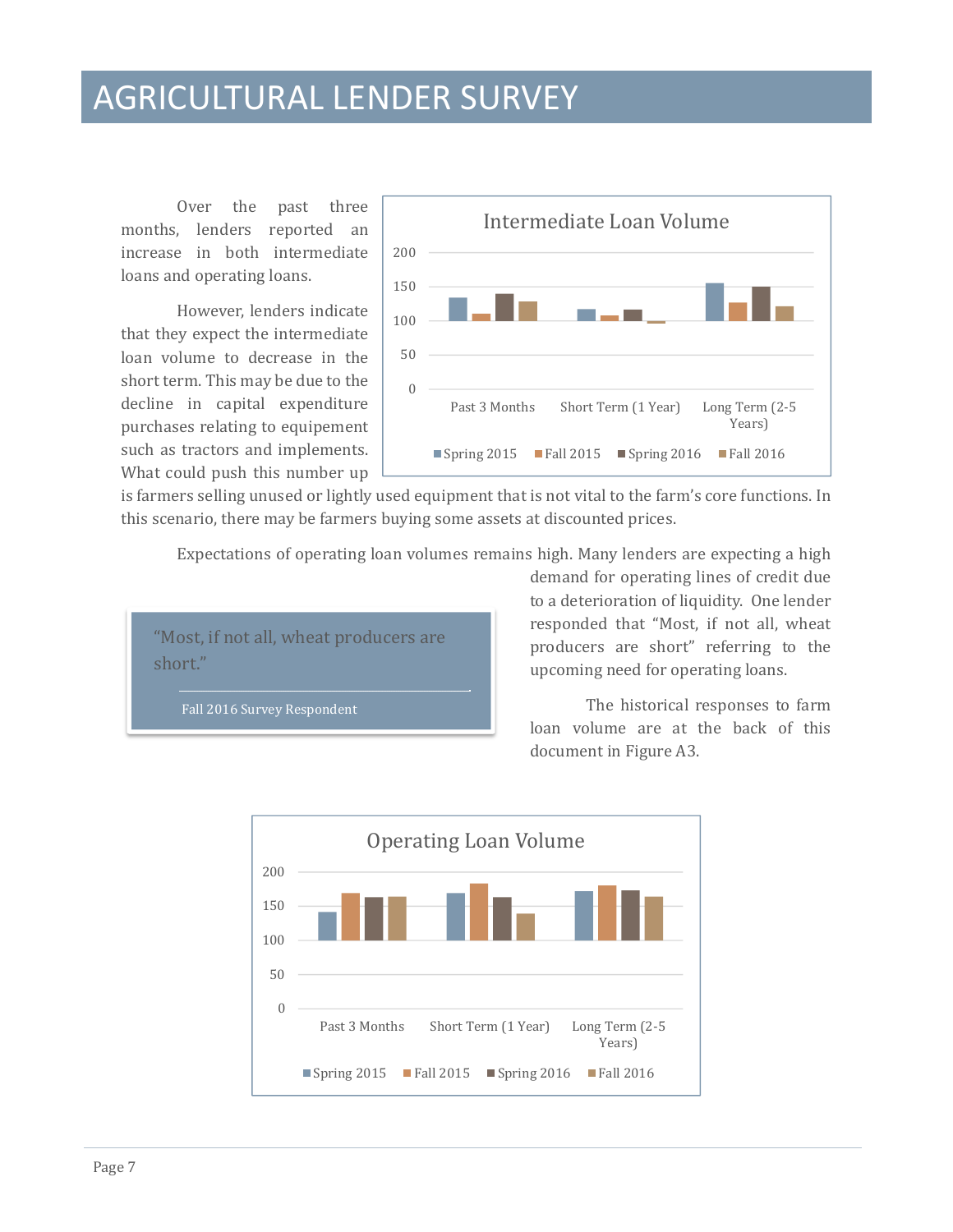### Non-Performing Loans

Survey respondents are asked about their expectations of non-performing loans from two aspects. The first is by their expectation depending on the type of loan and the second is by the sector of the agricultural economy in which the loan was made. 

#### BY LOAN TYPE

Analyzing the expectations for non-performing loans by loan type, it is apparent that lenders expect an increase in non-performing loans for all types in both the short and long term. Lenders also reported an increase in non-performing loans over the past three months for all types of loans. 

The historical responses to non-performing loans are at the back of this document in Figure A4.

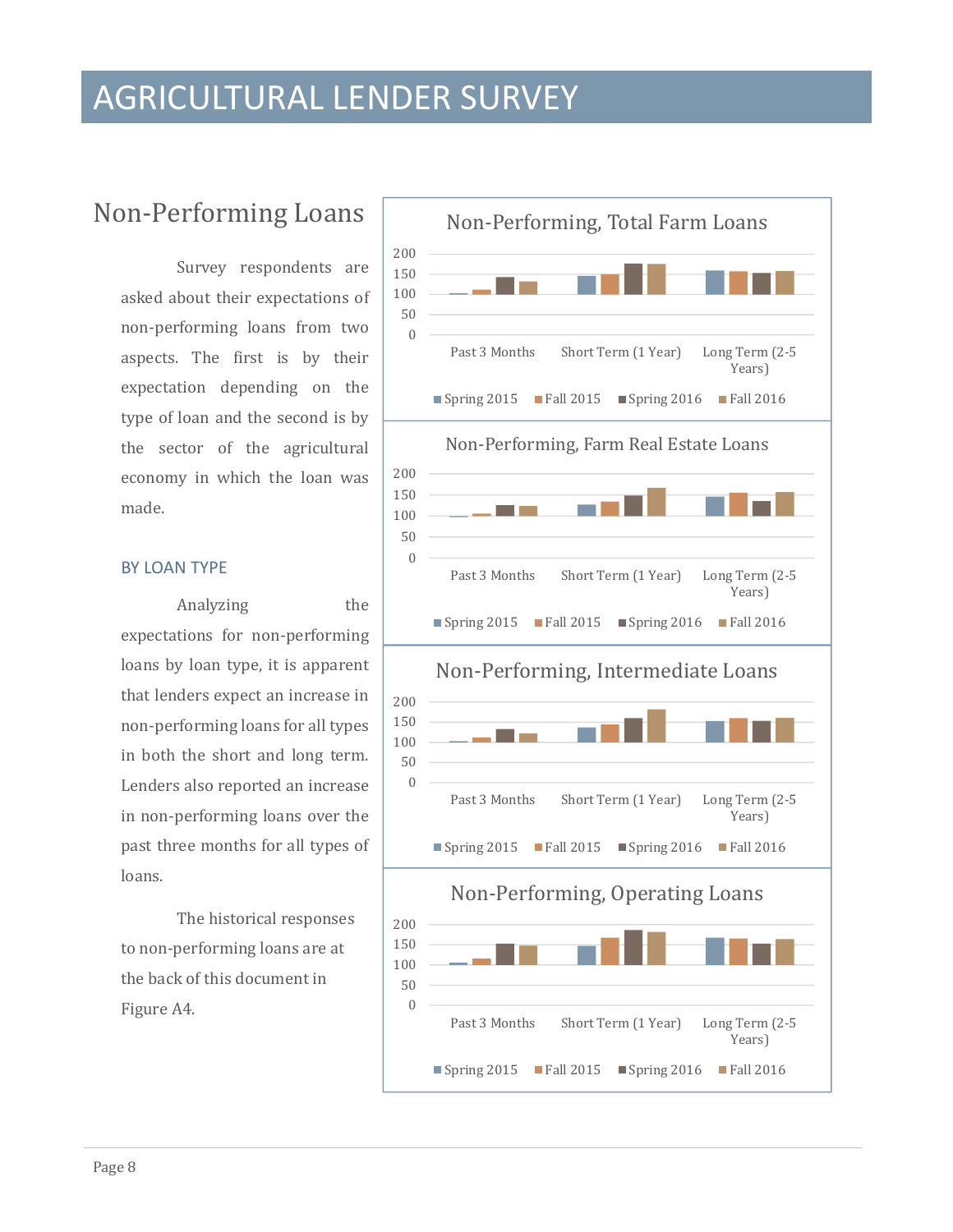#### BY CROP SECTOR

Lender expectations for non-performing loans by crop sector are not much different than by loan type: lenders expect an increase in non-performing loans. However, this sentiment is stronger for some crops than others.

In the past three months, the largest increases for nonperforming loans are attributable to corn and soybeans and wheat loans. Increases for cotton and fruit/vegetables remain low. 

In the short and long term, lenders expect the highest increases in non-performing loans to be in the corn and soybean and wheat commodities. In the short term, above average crops have offset the decline in commodity prices for corn and soybeans. However, this harvest across commodities has caused stocks to increase resulting in depressed prices in the longer term. "It appears, as we are going into harvest, that the outstanding yields for corn and soybeans may offset the decline in commodity prices."

> Fall 2016 Survey Respondent



#### Non-Performing, Crop Sector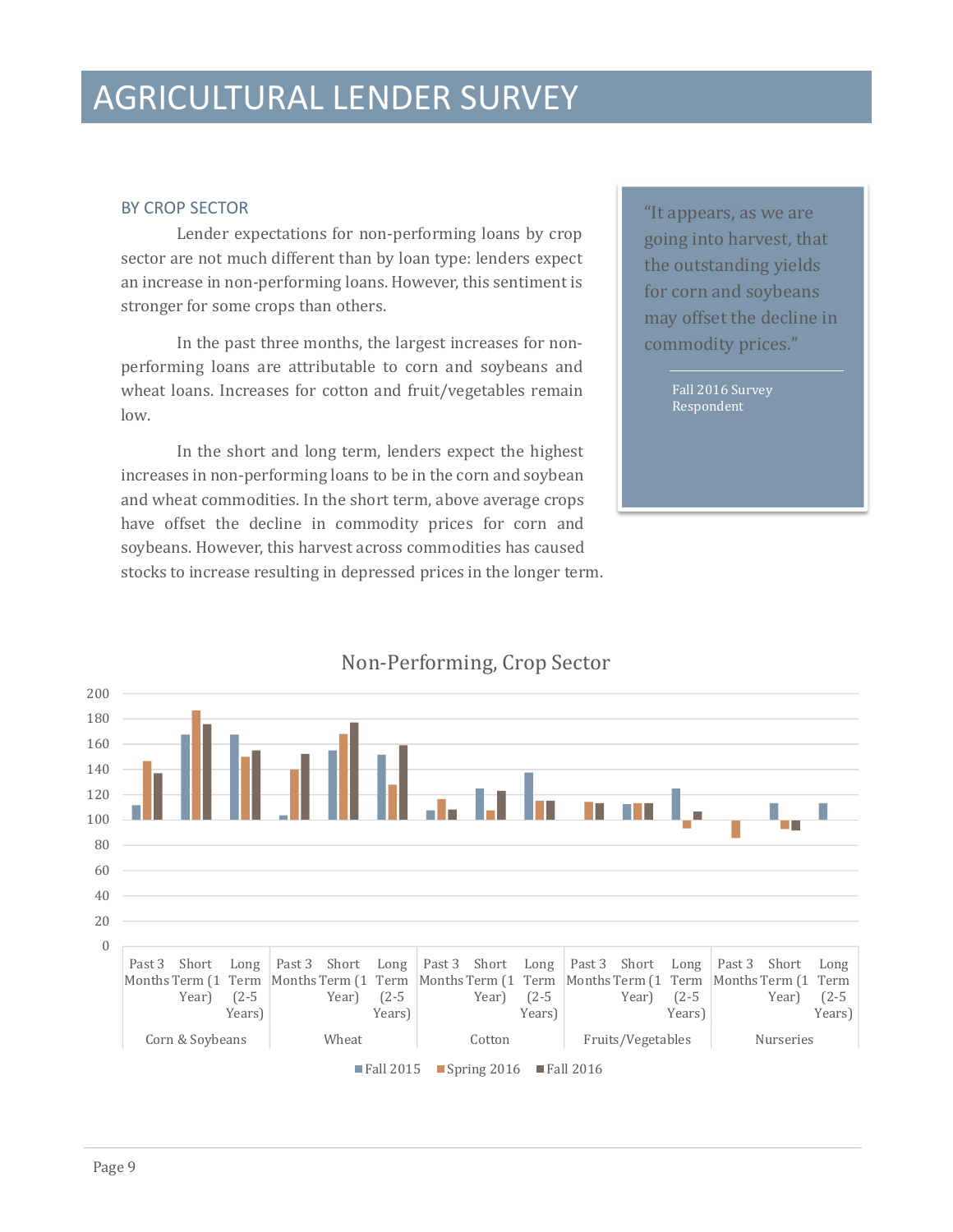#### BY LIVESTOCK SECTOR

Livestock sectors, a bright spot a year ago, are also experiencing cash flow issues this fall. Lenders reported an increase in non-performing loans for beef, dairy and hog operations. Poultry was the loan sector to not experience an increase in nonperforming loans. Lender expectations for both the short and long term are for this trend of increasing non-performing loans to continue. 

"Cattle feeding losses have continued to be large. Many ranchers either decided not to place cattle on video markets this summer or to no sale calves because they did not like the prices offered. We anticipate a glut of feeder calves on the market this fall. Most feeders have a weaker working capital position than they have had in many years which will temper their appetite to pay up for calves. This will put pressure on cow-calf operations this fall and we anticipate more retained ownership. More calves in rancher hands through finish will likely prolong the pain that exists in the feed yard sector."

Fall 2016 Survey Respondent

#### Non-Performing, Livestock Sectors

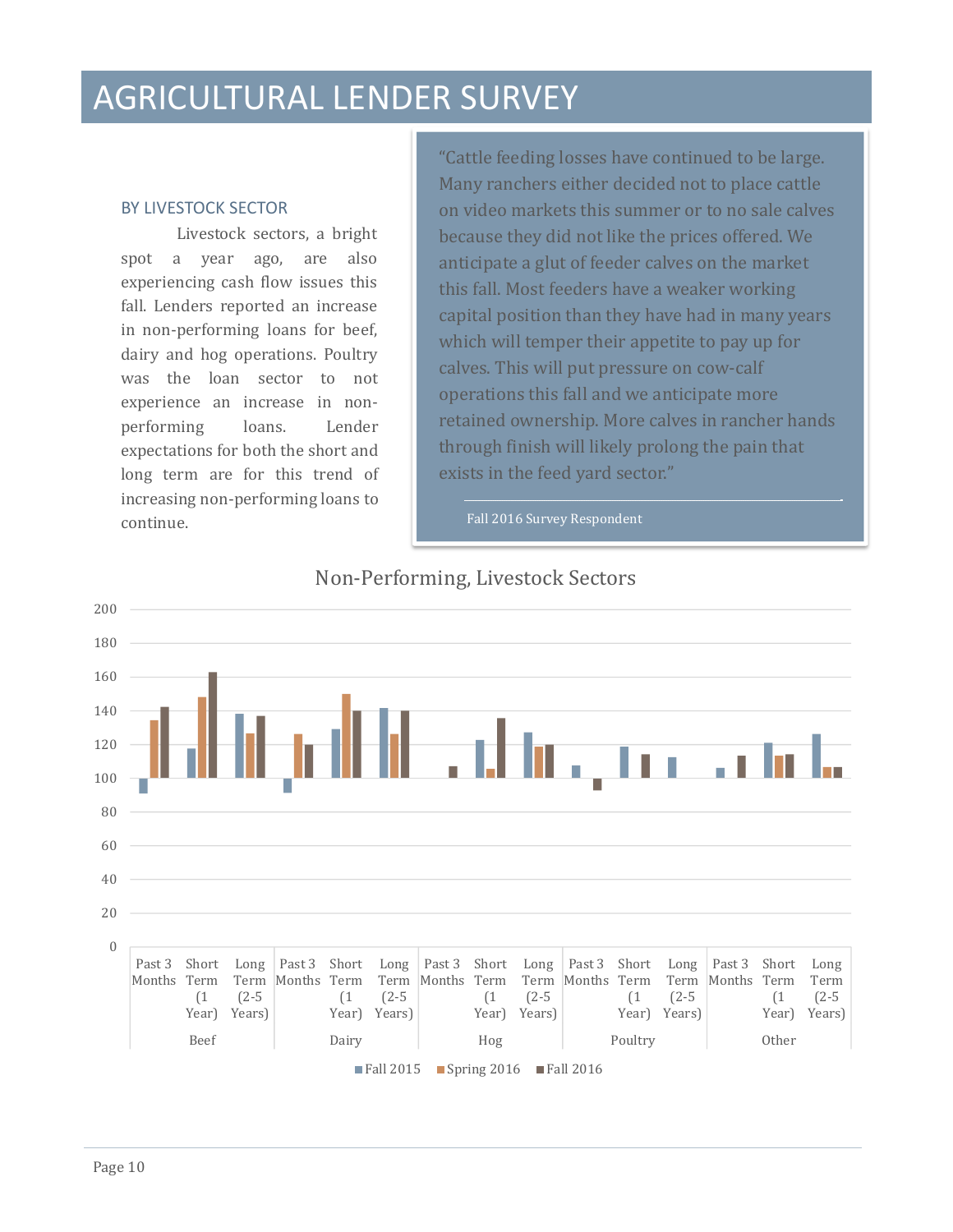### Land Values

Over the past three months, 57% of lenders reported decreasing land values in their loan service territory while only 3% of lenders reported an increase and 40% reported no change. 

The expectations of lenders are for this trend to continue in both the short and long term.



"Land rents are being negotiated down. More real estate is on the market now than over the last few years. Not a lot of trade yet but feels like activity will continue to pick up, particularly later in the winter and early next spring when operations have finished this year's crop cycle and making plans for the next year." 



Fall 2016 Survey Respondent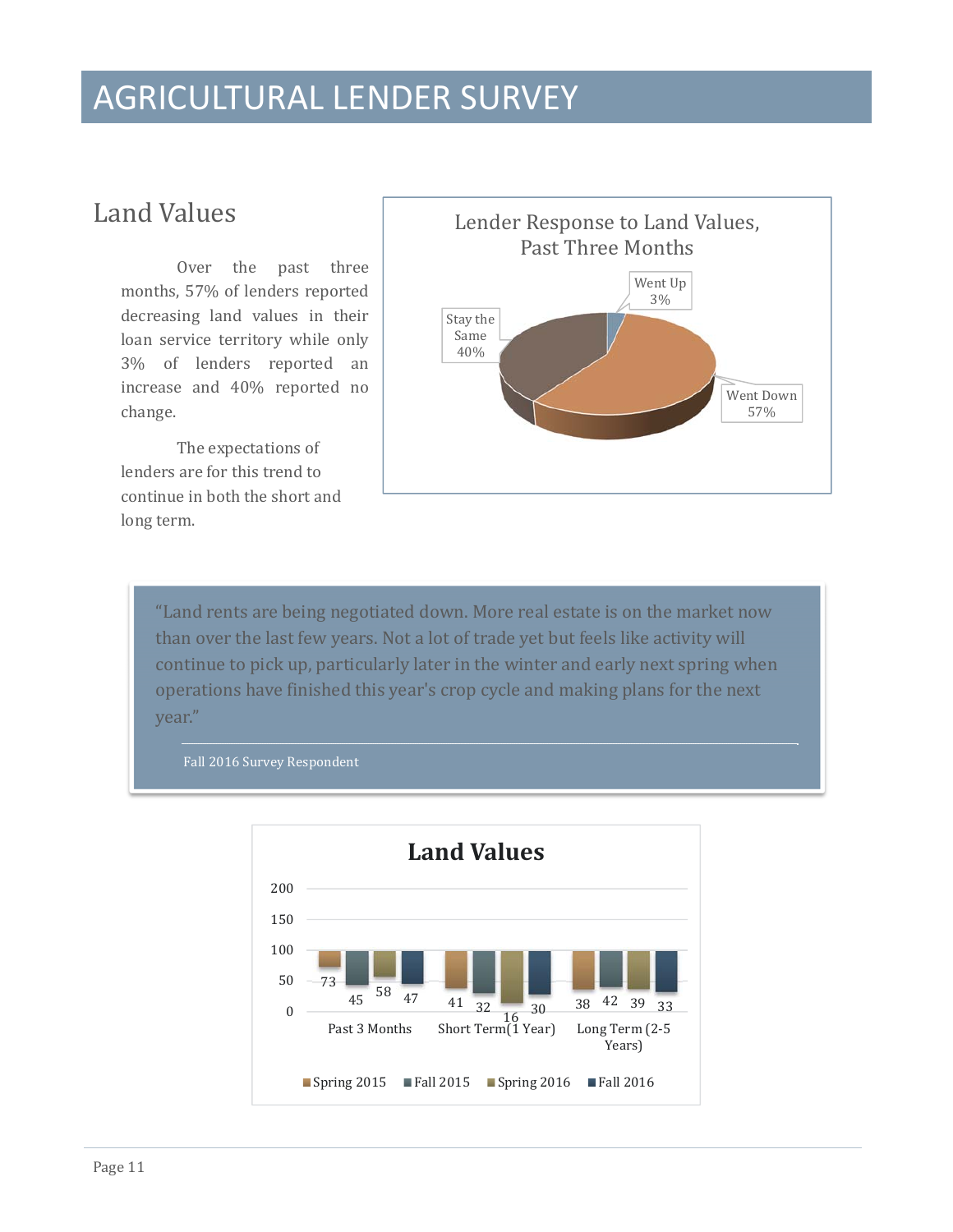### Author Information

Brady Brewer, Assistant Professor, University of Georgia

Allen Featherstone, Professor, Head and Director of the Masters of Agribusiness Program, Kansas State University 

Christine Wilson, Professor and Director of Undergraduate Programs, Kansas State University

Brian Briggeman, Professor and Director of the Arthur Capper Cooperative Center, Kansas State University

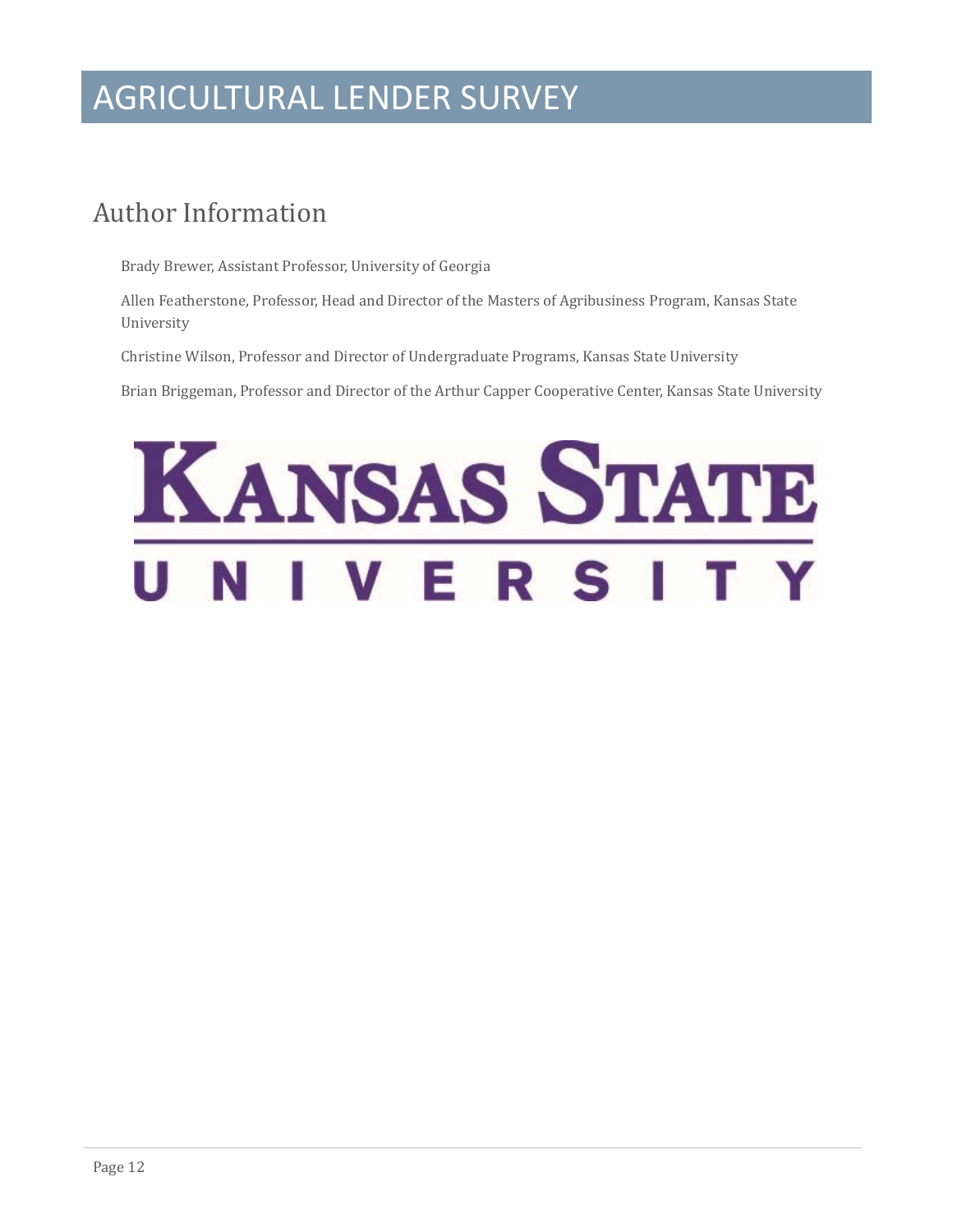| Table A1, States in Each Region |                                                                |  |  |  |  |  |  |  |  |  |  |
|---------------------------------|----------------------------------------------------------------|--|--|--|--|--|--|--|--|--|--|
| <b>Atlantic</b>                 | CT, DE, KY, ME, MD, MA, NH, NJ, NY, NC, PA, RI, TN, VA, VT, WV |  |  |  |  |  |  |  |  |  |  |
| South                           | AL, AR, FL, GA, LA, MS, SC                                     |  |  |  |  |  |  |  |  |  |  |
| <b>Midwest</b>                  | IA, IL, IN, MI, MN, MO, OH, WI                                 |  |  |  |  |  |  |  |  |  |  |
| <b>Plains</b>                   | KS, NE, ND, OK, SD, TX                                         |  |  |  |  |  |  |  |  |  |  |
| West                            | AZ, CA, CO, ID, MT, NM, NV, OR, UT, WA, WY                     |  |  |  |  |  |  |  |  |  |  |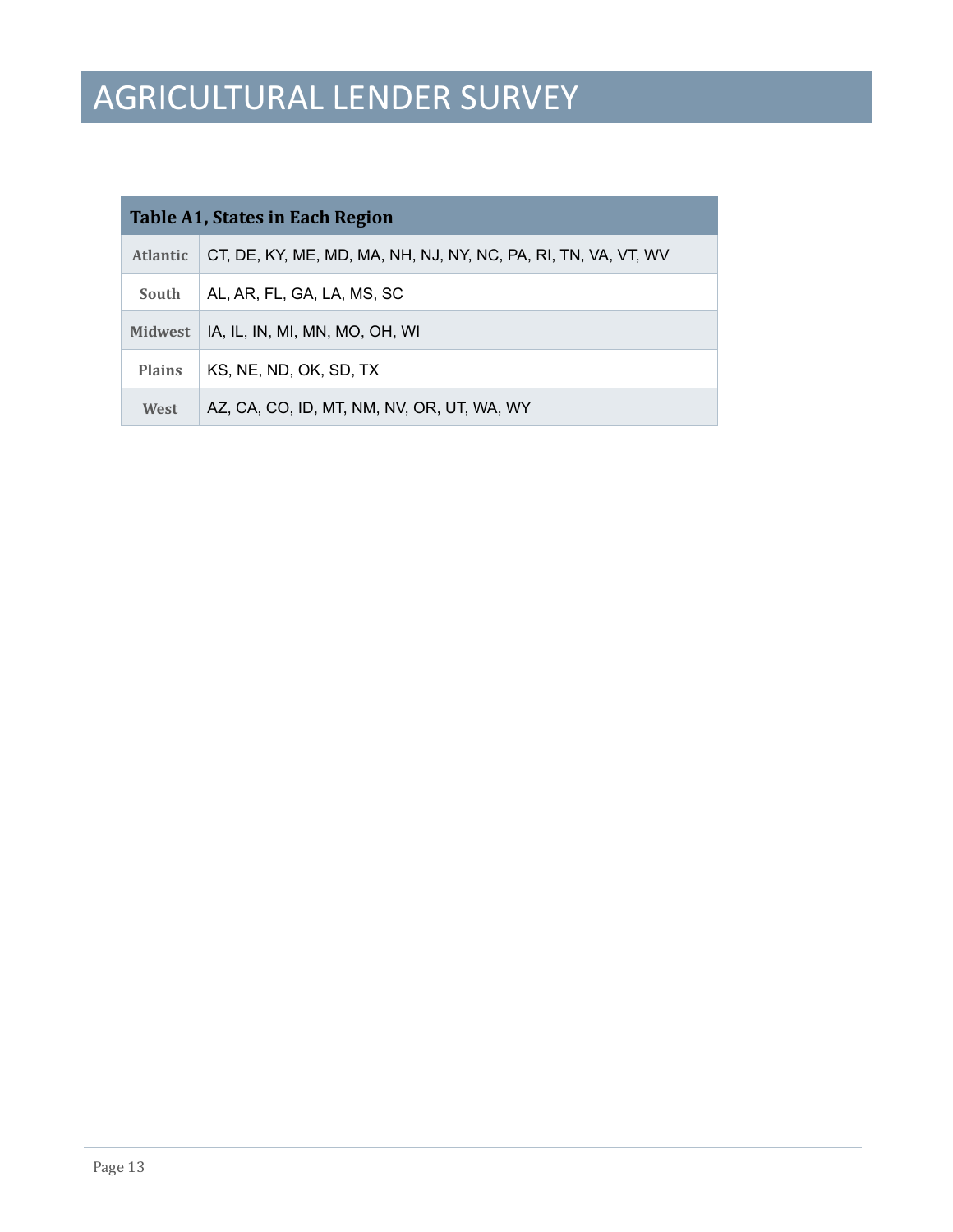#### **Table A2, Respondent Responses**

|                          |                  | <b>Interest Rates</b>            |      |        |       |      |        |           |      |        |                  | Spread Over Cost of Funds |              |       |      |           |       |      |        |
|--------------------------|------------------|----------------------------------|------|--------|-------|------|--------|-----------|------|--------|------------------|---------------------------|--------------|-------|------|-----------|-------|------|--------|
|                          |                  | Farm Real Estate<br>Intermediate |      |        |       |      |        | Operating |      |        | Farm Real Estate |                           | Intermediate |       |      | Operating |       |      |        |
|                          |                  | Lower                            | Same | Higher | Lower | Same | Higher | Lower     | Same | Higher | Lower            | Same                      | Higher       | Lower | Same | Higher    | Lower | Same | Higher |
|                          | Spring 2013      | 55%                              | 42%  | 3%     | 52%   | 43%  | 2%     | 48%       | 50%  | 0%     | 56%              | 35%                       | 10%          | 56%   | 37%  | 6%        | 58%   | 39%  | 3%     |
|                          | Fall 2013        | 17%                              | 44%  | 39%    | 12%   | 58%  | 30%    | 18%       | 70%  | 12%    | 36%              | 56%                       | 8%           | 30%   | 61%  | 9%        | 32%   | 61%  | 7%     |
|                          | Spring 2014      | 14%                              | 67%  | 19%    | 13%   | 78%  | 30%    | 16%       | 50%  | 5%     | 28%              | 67%                       | 5%           | 24%   | 71%  | 5%        | 23%   | 71%  | 5%     |
| <b>Past Three Months</b> | <b>Fall 2014</b> | 14%                              | 74%  | 12%    | 12%   | 78%  | 7%     | 15%       | 44%  | 7%     | 30%              | 65%                       | 5%           | 29%   | 68%  | 2%        | 32%   | 63%  | 5%     |
|                          | Spring 2015      | 19%                              | 76%  | 5%     | 11%   | 89%  | 0%     | 11%       | 89%  | 0%     | 30%              | 70%                       | 0%           | 26%   | 74%  | 0%        | 25%   | 75%  | 0%     |
|                          | Fall 2015        | 5%                               | 79%  | 13%    | 8%    | 78%  | 11%    | 11%       | 81%  | 6%     | 32%              | 63%                       | 3%           | 22%   | 72%  | 3%        | 25%   | 69%  | 3%     |
|                          | Spring 2016      | 3%                               | 52%  | 45%    | 0%    | 57%  | 43%    | 0%        | 50%  | 50%    | 10%              | 77%                       | 13%          | 13%   | 77%  | 10%       | 13%   | 67%  | 20%    |
|                          | Fall 2016        | 10%                              | 80%  | 10%    | 4%    | 86%  | 11%    | 0%        | 86%  | 14%    | 27%              | 67%                       | 7%           | 25%   | 64%  | 11%       | 14%   | 71%  | 14%    |
|                          |                  |                                  |      |        |       |      |        |           |      |        |                  |                           |              |       |      |           |       |      |        |
|                          | Spring 2013      | 11%                              | 75%  | 14%    | 14%   | 72%  | 12%    | 17%       | 73%  | 9%     | 48%              | 51%                       | 3%           | 46%   | 54%  | 2%        | 43%   | 52%  | 3%     |
|                          | Fall 2013        | 0%                               | 44%  | 56%    | 0%    | 51%  | 49%    | 0%        | 65%  | 35%    | 22%              | 56%                       | 22%          | 19%   | 58%  | 23%       | 23%   | 54%  | 23%    |
|                          | Spring 2014      | 5%                               | 50%  | 45%    | 5%    | 50%  | 45%    | 7%        | 53%  | 40%    | 32%              | 60%                       | 9%           | 31%   | 58%  | 11%       | 27%   | 60%  | 13%    |
| <b>Short Term</b>        | <b>Fall 2014</b> | 2%                               | 44%  | 53%    | 2%    | 46%  | 51%    | 2%        | 50%  | 48%    | 23%              | 63%                       | 14%          | 22%   | 66%  | 12%       | 22%   | 61%  | 17%    |
|                          | Spring 2015      | 0%                               | 43%  | 57%    | 0%    | 40%  | 60%    | 0%        | 39%  | 61%    | 24%              | 57%                       | 19%          | 20%   | 69%  | 11%       | 22%   | 61%  | 17%    |
|                          | Fall 2015        | 0%                               | 34%  | 66%    | 0%    | 42%  | 58%    | 0%        | 32%  | 13%    | 24%              | 58%                       | 18%          | 27%   | 51%  | 22%       | 31%   | 44%  | 25%    |
|                          | Spring 2016      | 0%                               | 32%  | 68%    | 0%    | 30%  | 70%    | 0%        | 27%  | 73%    | 6%               | 68%                       | 26%          | 7%    | 60%  | 33%       | 3%    | 57%  | 40%    |
|                          | Fall 2016        | 3%                               | 40%  | 57%    | 0%    | 43%  | 57%    | 0%        | 32%  | 68%    | 20%              | 67%                       | 13%          | 18%   | 68%  | 14%       | 14%   | 71%  | 14%    |
|                          |                  |                                  |      |        |       |      |        |           |      |        |                  |                           |              |       |      |           |       |      |        |
|                          | Spring 2013      | 2%                               | 14%  | 85%    | 2%    | 9%   | 88%    | 2%        | 8%   | 89%    | 31%              | 34%                       | 38%          | 30%   | 29%  | 38%       | 27%   | 32%  | 40%    |
|                          | Fall 2013        | 0%                               | 19%  | 81%    | 0%    | 21%  | 79%    | 0%        | 19%  | 81%    | 14%              | 42%                       | 44%          | 12%   | 42%  | 46%       | 14%   | 44%  | 42%    |
|                          | Spring 2014      | 0%                               | 5%   | 95%    | 0%    | 4%   | 96%    | 0%        | 7%   | 93%    | 26%              | 42%                       | 32%          | 27%   | 44%  | 29%       | 25%   | 42%  | 33%    |
| Long Term                | <b>Fall 2014</b> | 0%                               | 5%   | 95%    | 0%    | 7%   | 93%    | 0%        | 7%   | 93%    | 16%              | 47%                       | 37%          | 27%   | 46%  | 39%       | 15%   | 44%  | 41%    |
|                          | Spring 2015      | 0%                               | 8%   | 92%    | 0%    | 9%   | 91%    | 0%        | 6%   | 94%    | 22%              | 35%                       | 43%          | 23%   | 40%  | 37%       | 22%   | 33%  | 44%    |
|                          | Fall 2015        | 0%                               | 3%   | 97%    | 0%    | 3%   | 97%    | 0%        | 3%   | 97%    | 16%              | 42%                       | 42%          | 16%   | 43%  | 41%       | 19%   | 38%  | 43%    |
|                          | Spring 2016      | 0%                               | 3%   | 97%    | 0%    | 3%   | 97%    | 0%        | 3%   | 97%    | 16%              | 35%                       | 48%          | 13%   | 37%  | 50%       | 13%   | 33%  | 53%    |
|                          | <b>Fall 2016</b> | 0%                               | 20%  | 80%    | 0%    | 21%  | 79%    | 0%        | 18%  | 82%    | 23%              | 47%                       | 30%          | 18%   | 54%  | 29%       | 21%   | 46%  | 32%    |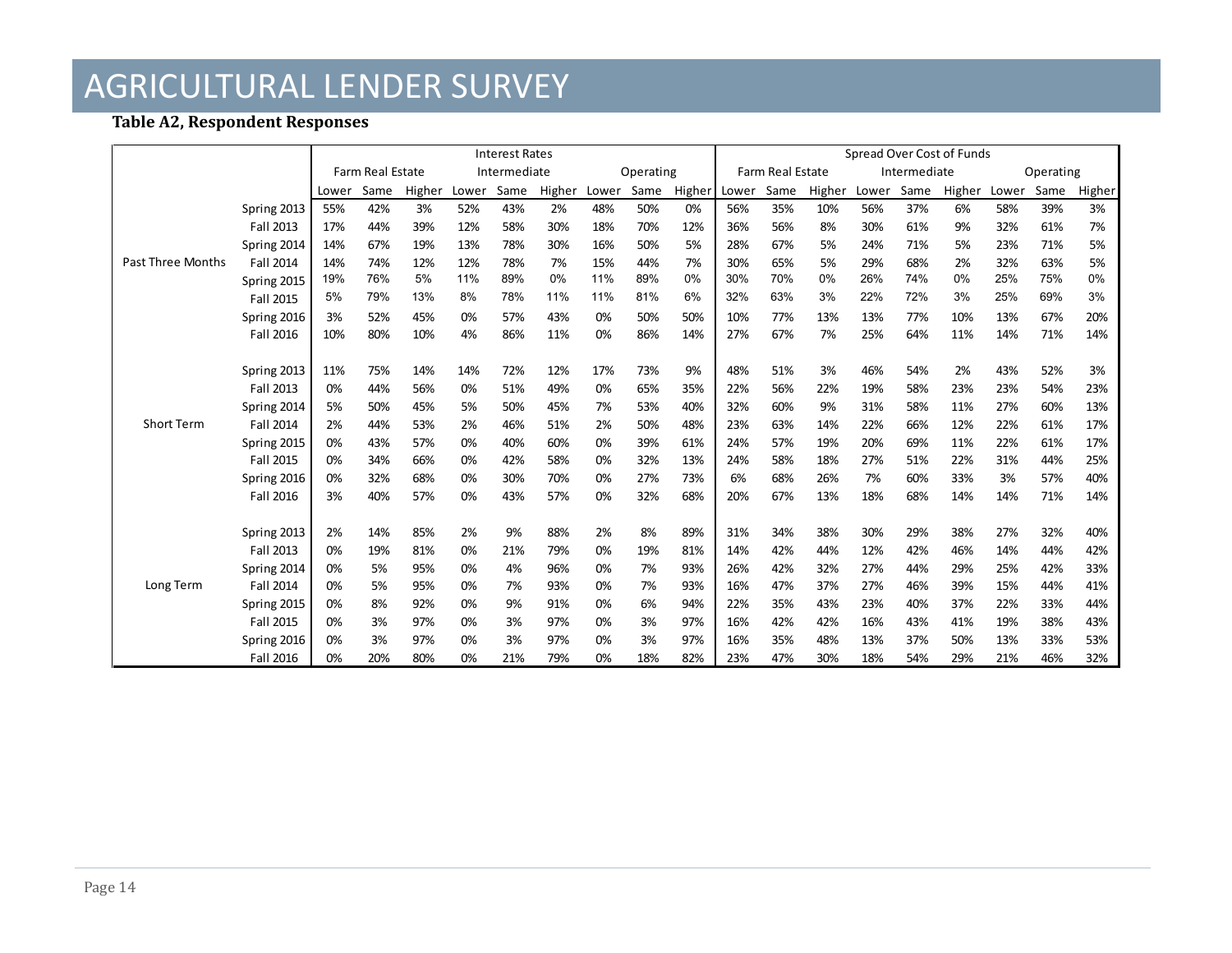#### **Table A2 Continued, Respondent Responses**

|                          |             | Farm Dollar Volume |                         |        |       |                  |        |       |              |        |           |      |        |  |
|--------------------------|-------------|--------------------|-------------------------|--------|-------|------------------|--------|-------|--------------|--------|-----------|------|--------|--|
|                          |             |                    | <b>Total Farm Loans</b> |        |       | Farm Real Estate |        |       | Intermediate |        | Operating |      |        |  |
|                          |             | Lower              | Same                    | Higher | Lower | Same             | Higher | Lower | Same         | Higher | Lower     | Same | Higher |  |
|                          | Spring 2013 | 32%                | 22%                     | 45%    | 12%   | 35%              | 52%    | 28%   | 46%          | 22%    | 40%       | 26%  | 31%    |  |
|                          | Fall 2013   | 5%                 | 46%                     | 49%    | 7%    | 51%              | 42%    | 9%    | 66%          | 25%    | 12%       | 54%  | 33%    |  |
|                          | Spring 2014 | 20%                | 32%                     | 48%    | 9%    | 41%              | 50%    | 16%   | 56%          | 27%    | 29%       | 35%  | 36%    |  |
| <b>Past Three Months</b> | Fall 2014   | 12%                | 35%                     | 53%    | 16%   | 40%              | 44%    | 20%   | 44%          | 37%    | 12%       | 29%  | 59%    |  |
|                          | Spring 2015 | 5%                 | 38%                     | 57%    | 14%   | 54%              | 32%    | 11%   | 43%          | 46%    | 8%        | 42%  | 50%    |  |
|                          | Fall 2015   | 5%                 | 27%                     | 68%    | 8%    | 53%              | 39%    | 8%    | 70%          | 19%    | 3%        | 22%  | 72%    |  |
|                          | Spring 2016 | 0%                 | 33%                     | 67%    | 10%   | 42%              | 48%    | 7%    | 47%          | 47%    | 7%        | 23%  | 70%    |  |
|                          | Fall 2016   | 3%                 | 38%                     | 59%    | 13%   | 47%              | 40%    | 7%    | 57%          | 36%    | 4%        | 29%  | 68%    |  |
|                          |             |                    |                         |        |       |                  |        |       |              |        |           |      |        |  |
|                          | Spring 2013 | 9%                 | 43%                     | 46%    | 8%    | 43%              | 49%    | 9%    | 58%          | 28%    | 6%        | 50%  | 42%    |  |
|                          | Fall 2013   | 0%                 | 41%                     | 59%    | 8%    | 46%              | 46%    | 5%    | 56%          | 39%    | 5%        | 40%  | 54%    |  |
|                          | Spring 2014 | 2%                 | 21%                     | 77%    | 3%    | 38%              | 59%    | 22%   | 29%          | 49%    | 4%        | 24%  | 73%    |  |
| <b>Short Term</b>        | Fall 2014   | 9%                 | 35%                     | 56%    | 19%   | 49%              | 33%    | 17%   | 41%          | 41%    | 7%        | 24%  | 68%    |  |
|                          | Spring 2015 | 5%                 | 27%                     | 68%    | 22%   | 43%              | 35%    | 20%   | 43%          | 37%    | 3%        | 25%  | 72%    |  |
|                          | Fall 2015   | 3%                 | 14%                     | 81%    | 13%   | 47%              | 37%    | 24%   | 41%          | 32%    | 0%        | 14%  | 83%    |  |
|                          | Spring 2016 | 0%                 | 33%                     | 67%    | 16%   | 29%              | 55%    | 20%   | 43%          | 37%    | 7%        | 23%  | 70%    |  |
|                          | Fall 2016   | 7%                 | 34%                     | 59%    | 17%   | 23%              | 60%    | 29%   | 46%          | 25%    | 11%       | 39%  | 50%    |  |
|                          |             |                    |                         |        |       |                  |        |       |              |        |           |      |        |  |
|                          | Spring 2013 | 9%                 | 25%                     | 65%    | 15%   | 29%              | 55%    | 19%   | 30%          | 48%    | 5%        | 28%  | 65%    |  |
|                          | Fall 2013   | 2%                 | 36%                     | 63%    | 8%    | 42%              | 49%    | 5%    | 47%          | 47%    | 4%        | 33%  | 63%    |  |
|                          | Spring 2014 | 0%                 | 21%                     | 79%    | 7%    | 29%              | 64%    | 7%    | 39%          | 54%    | 0%        | 29%  | 71%    |  |
| Long Term                | Fall 2014   | 5%                 | 23%                     | 72%    | 14%   | 19%              | 67%    | 15%   | 30%          | 56%    | 17%       | 17%  | 76%    |  |
|                          | Spring 2015 | 3%                 | 27%                     | 70%    | 11%   | 35%              | 54%    | 8%    | 28%          | 64%    | 0%        | 28%  | 72%    |  |
|                          | Fall 2015   | 8%                 | 19%                     | 70%    | 18%   | 21%              | 58%    | 14%   | 43%          | 41%    | 3%        | 11%  | 83%    |  |
|                          | Spring 2016 | 0%                 | 23%                     | 77%    | 16%   | 29%              | 55%    | 10%   | 30%          | 60%    | 3%        | 20%  | 77%    |  |
|                          | Fall 2016   | 3%                 | 31%                     | 66%    | 10%   | 30%              | 60%    | 18%   | 43%          | 39%    | 4%        | 29%  | 68%    |  |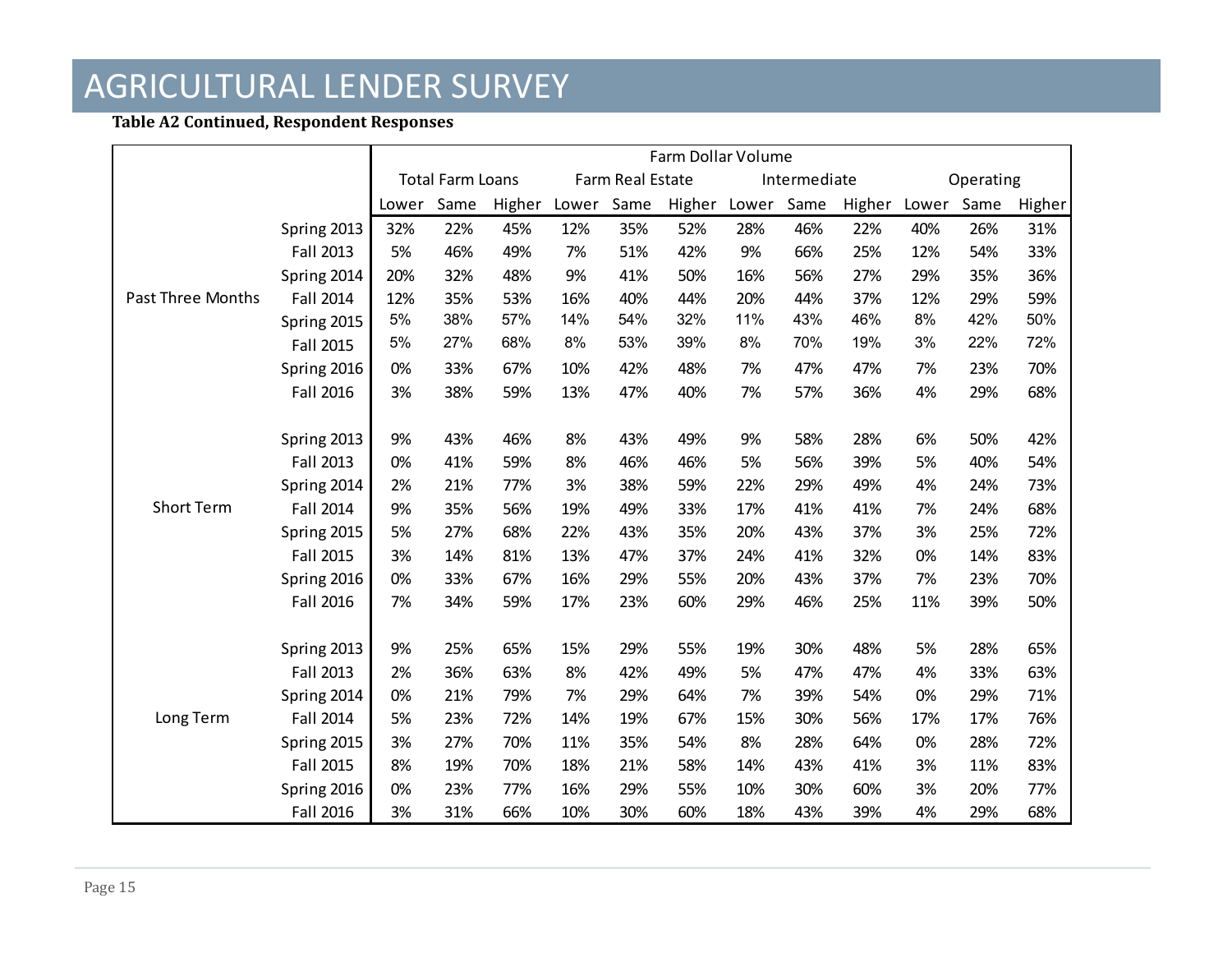#### **Table A2 Continued, Respondent Responses**

|                          |                  | Non-Performing Loan by Loan Type            |      |        |       |      |              |     |      |           |       |      |                |       |      |        |
|--------------------------|------------------|---------------------------------------------|------|--------|-------|------|--------------|-----|------|-----------|-------|------|----------------|-------|------|--------|
|                          |                  | Farm Real Estate<br><b>Total Farm Loans</b> |      |        |       |      | Intermediate |     |      | Operating |       |      | Ag Land Values |       |      |        |
|                          |                  | Lower                                       | Same | Higher | Lower | Same | Higher Lower |     | Same | Higher    | Lower | Same | Higher         | Lower | Same | Higher |
|                          | Spring 2013      | 28%                                         | 58%  | 0%     | 27%   | 63%  | 0%           | 27% | 61%  | 0%        | 24%   | 63%  | 3%             |       |      |        |
|                          | Fall 2013        | 31%                                         | 67%  | 2%     | 24%   | 74%  | 2%           | 29% | 69%  | 2%        | 27%   | 69%  | 4%             | 0%    | 61%  | 39%    |
|                          | Spring 2014      | 27%                                         | 71%  | 2%     | 28%   | 68%  | 4%           | 20% | 78%  | 2%        | 20%   | 76%  | 4%             | 14%   | 50%  | 36%    |
| <b>Past Three Months</b> | Fall 2014        | 32%                                         | 68%  | 0%     | 29%   | 68%  | 3%           | 29% | 71%  | 0%        | 26%   | 66%  | 9%             | 14%   | 69%  | 17%    |
|                          | Spring 2015      | 3%                                          | 91%  | 6%     | 3%    | 97%  | 0%           | 3%  | 91%  | 6%        | 3%    | 88%  | 9%             | 35%   | 57%  | 8%     |
|                          | Fall 2015        | 0%                                          | 85%  | 12%    | 3%    | 86%  | 9%           | 0%  | 85%  | 12%       | 0%    | 81%  | 16%            | 58%   | 37%  | 3%     |
|                          | Spring 2016      | 0%                                          | 57%  | 43%    | 0%    | 74%  | 26%          | 0%  | 67%  | 33%       | 0%    | 47%  | 53%            | 48%   | 45%  | 6%     |
|                          | Fall 2016        | 0%                                          | 68%  | 32%    | 0%    | 76%  | 24%          | 0%  | 78%  | 22%       | 0%    | 52%  | 48%            | 57%   | 40%  | 3%     |
|                          |                  |                                             |      |        |       |      |              |     |      |           |       |      |                |       |      |        |
|                          | Spring 2013      | 28%                                         | 58%  | 3%     | 30%   | 64%  | 3%           | 26% | 65%  | 3%        | 30%   | 61%  | 7%             |       |      |        |
|                          | Fall 2013        | 18%                                         | 70%  | 13%    | 15%   | 80%  | 5%           | 17% | 74%  | 9%        | 13%   | 72%  | 15%            | 17%   | 61%  | 22%    |
|                          | Spring 2014      | 9%                                          | 69%  | 22%    | 9%    | 71%  | 20%          | 9%  | 74%  | 17%       | 8%    | 63%  | 29%            | 33%   | 52%  | 16%    |
| <b>Short Term</b>        | <b>Fall 2014</b> | 5%                                          | 49%  | 46%    | 5%    | 68%  | 27%          | 5%  | 67%  | 28%       | 5%    | 38%  | 56%            | 48%   | 45%  | 7%     |
|                          | Spring 2015      | 3%                                          | 49%  | 49%    | 3%    | 68%  | 30%          | 3%  | 57%  | 40%       | 3%    | 47%  | 50%            | 59%   | 41%  | 0%     |
|                          | Fall 2015        | 3%                                          | 41%  | 53%    | 3%    | 57%  | 37%          | 3%  | 47%  | 47%       | 3%    | 24%  | 71%            | 71%   | 24%  | 3%     |
|                          | Spring 2016      | 0%                                          | 23%  | 77%    | 6%    | 39%  | 55%          | 3%  | 33%  | 63%       | 0%    | 13%  | 87%            | 84%   | 16%  | 0%     |
|                          | Fall 2016        | 0%                                          | 24%  | 76%    | 0%    | 33%  | 67%          | 0%  | 18%  | 82%       | 0%    | 18%  | 82%            | 73%   | 23%  | 3%     |
|                          |                  |                                             |      |        |       |      |              |     |      |           |       |      |                |       |      |        |
|                          | Spring 2013      | 19%                                         | 56%  | 20%    | 21%   | 62%  | 17%          | 16% | 65%  | 18%       | 16%   | 63%  | 19%            |       |      |        |
|                          | Fall 2013        | 14%                                         | 46%  | 40%    | 12%   | 49%  | 39%          | 11% | 53%  | 36%       | 11%   | 45%  | 45%            | 46%   | 44%  | 10%    |
|                          | Spring 2014      | 7%                                          | 40%  | 53%    | 7%    | 41%  | 52%          | 6%  | 48%  | 46%       | 4%    | 42%  | 54%            | 59%   | 29%  | 12%    |
| Long Term                | Fall 2014        | 10%                                         | 33%  | 57%    | 10%   | 45%  | 45%          | 12% | 44%  | 44%       | 13%   | 33%  | 55%            | 64%   | 26%  | 10%    |
|                          | Spring 2015      | 3%                                          | 35%  | 62%    | 3%    | 49%  | 49%          | 3%  | 42%  | 56%       | 3%    | 27%  | 70%            | 65%   | 32%  | 3%     |
|                          | Fall 2015        | 6%                                          | 29%  | 63%    | 6%    | 31%  | 61%          | 6%  | 26%  | 66%       | 6%    | 20%  | 71%            | 66%   | 24%  | 8%     |
|                          | Spring 2016      | 10%                                         | 27%  | 63%    | 16%   | 32%  | 52%          | 10% | 27%  | 63%       | 10%   | 27%  | 63%            | 68%   | 26%  | 6%     |
|                          | Fall 2016        | 3%                                          | 34%  | 62%    | 3%    | 37%  | 60%          | 4%  | 32%  | 64%       | 4%    | 29%  | 68%            | 70%   | 27%  | 3%     |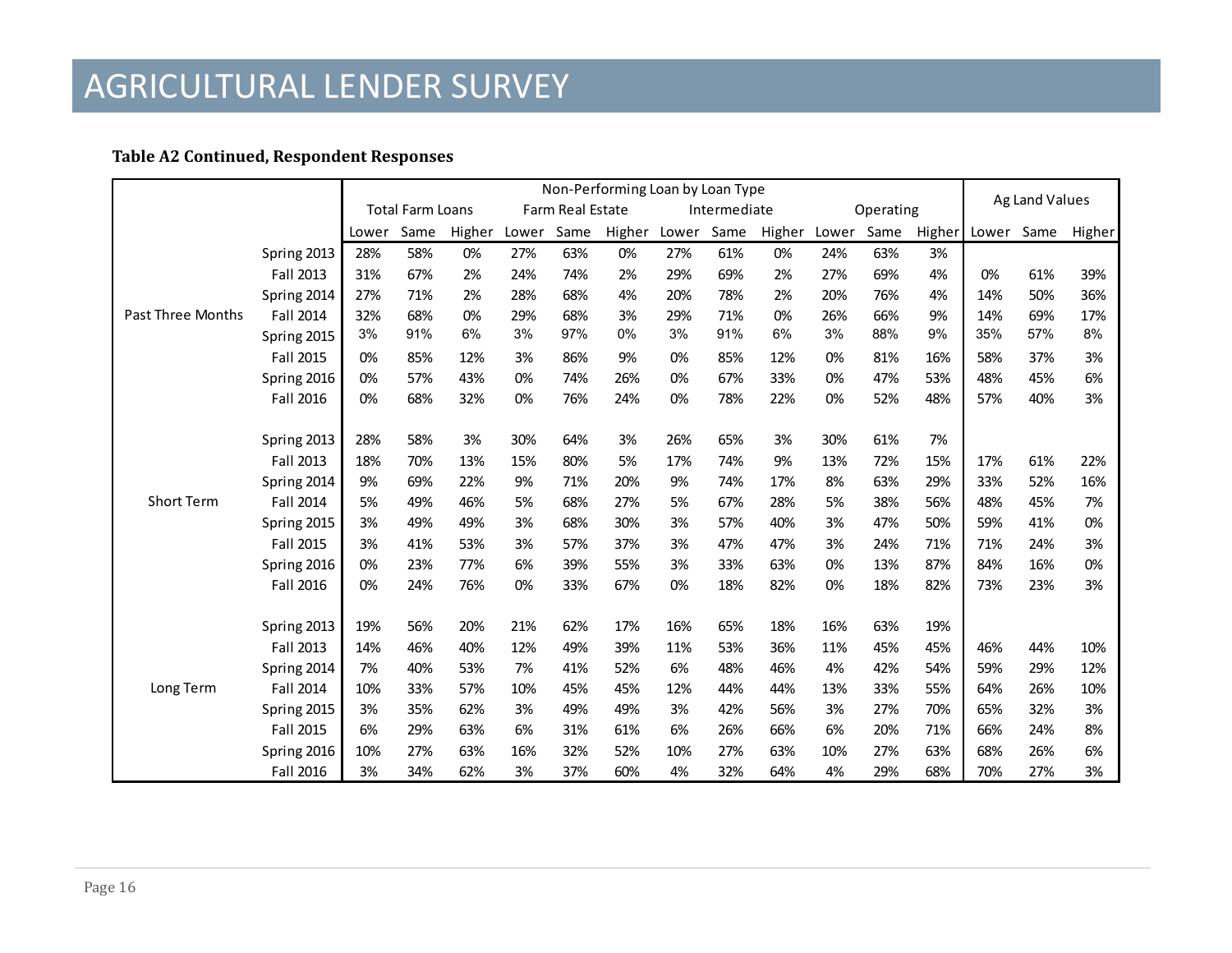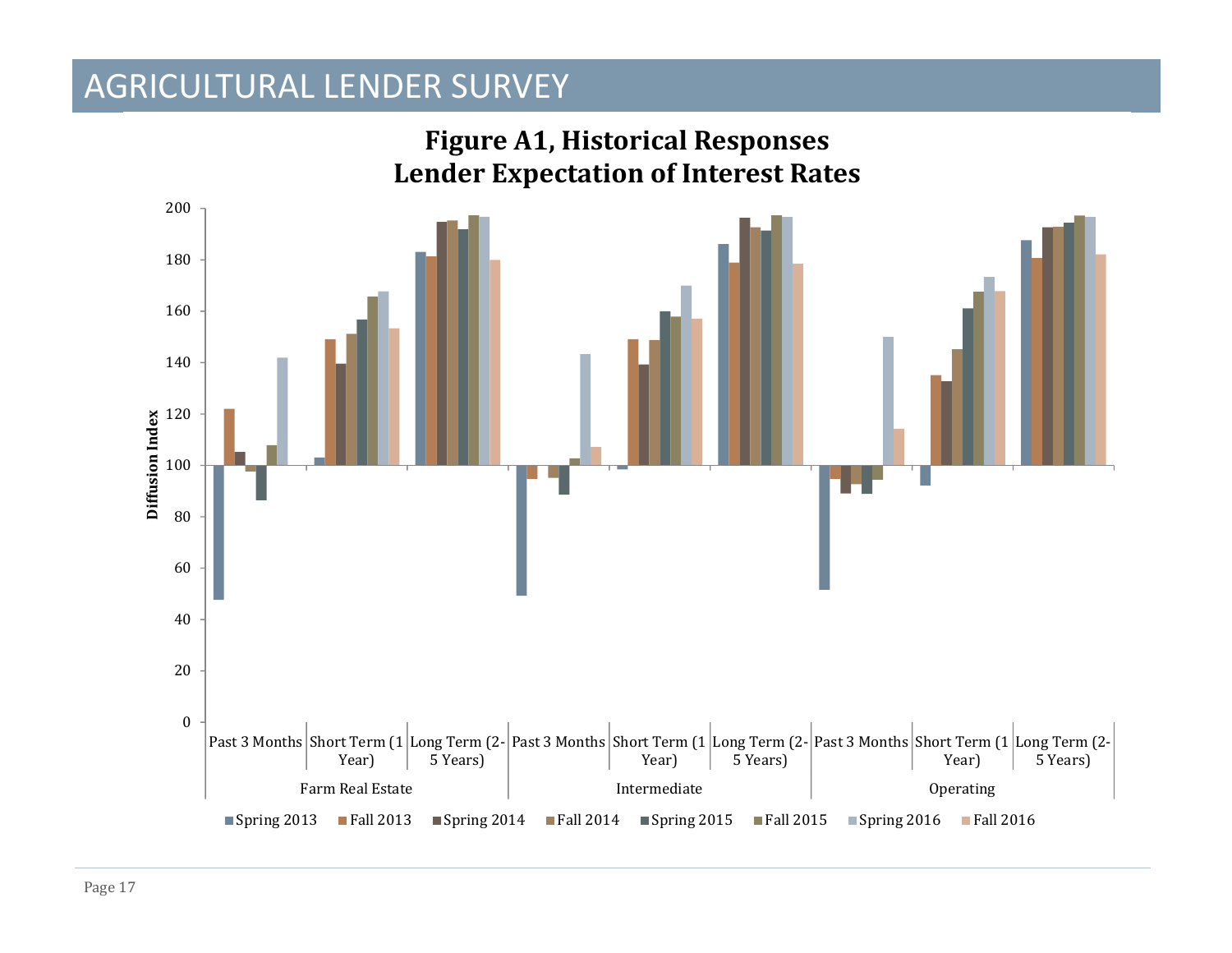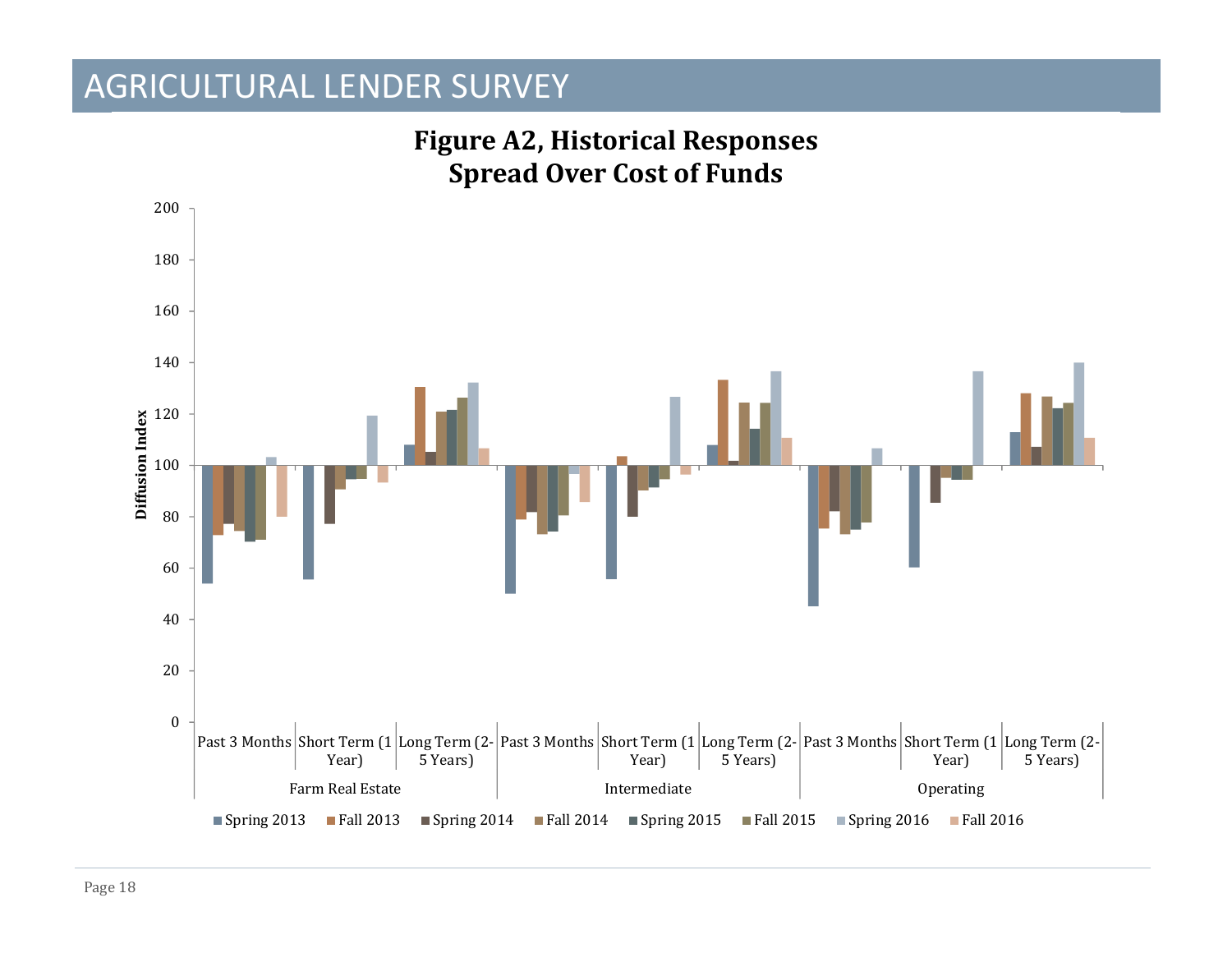

### **Figure A3, Historical Responses Farm Dollar Volume**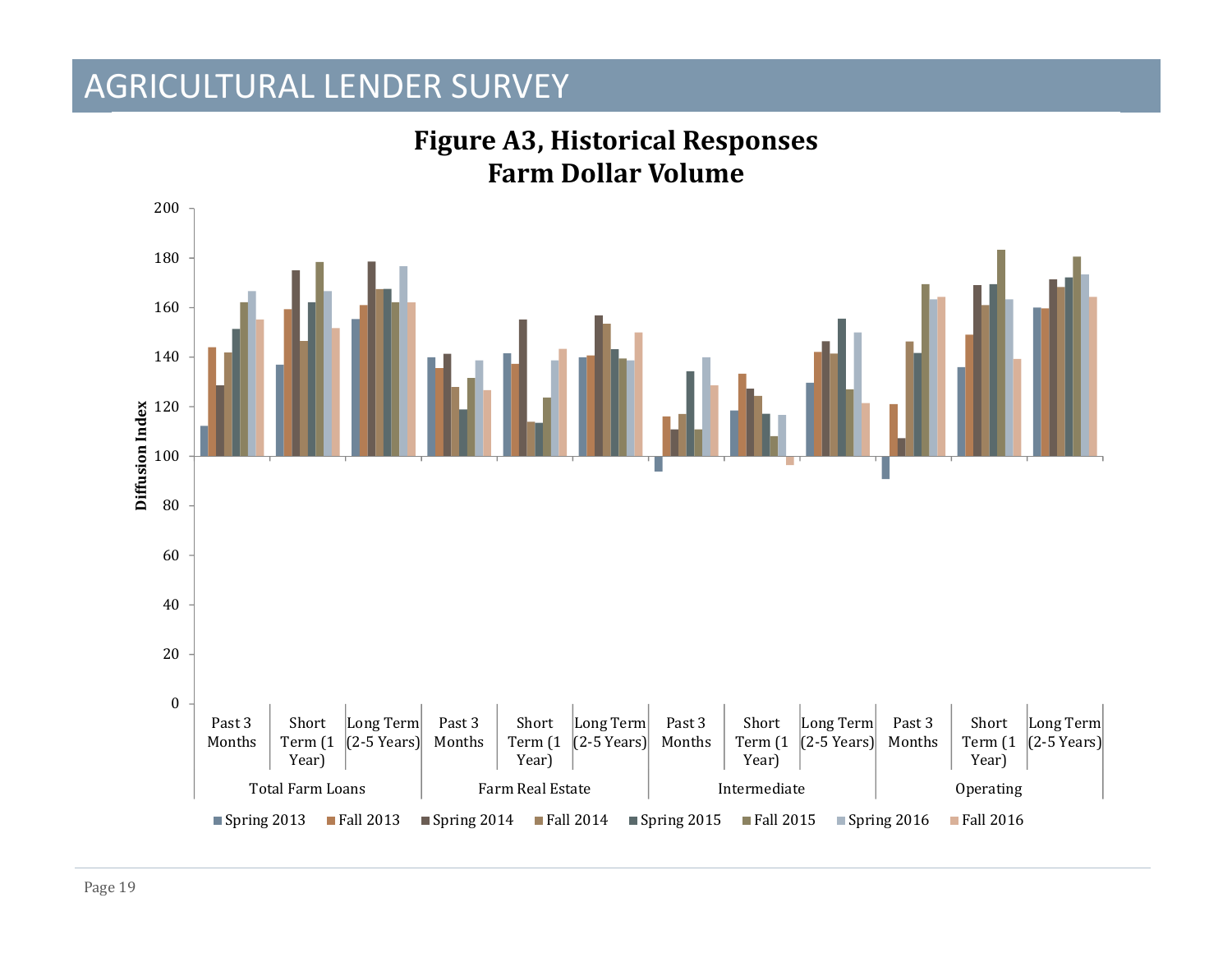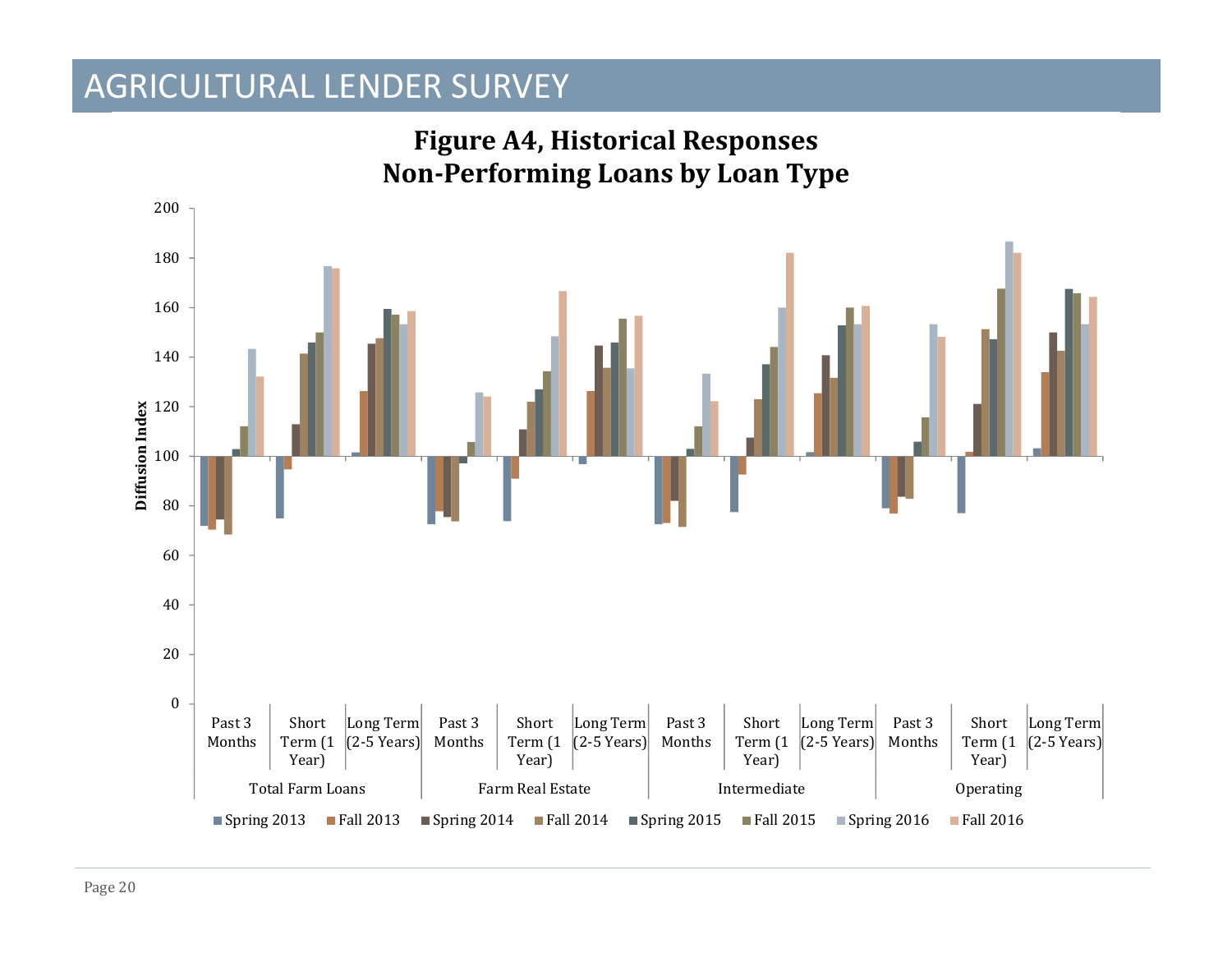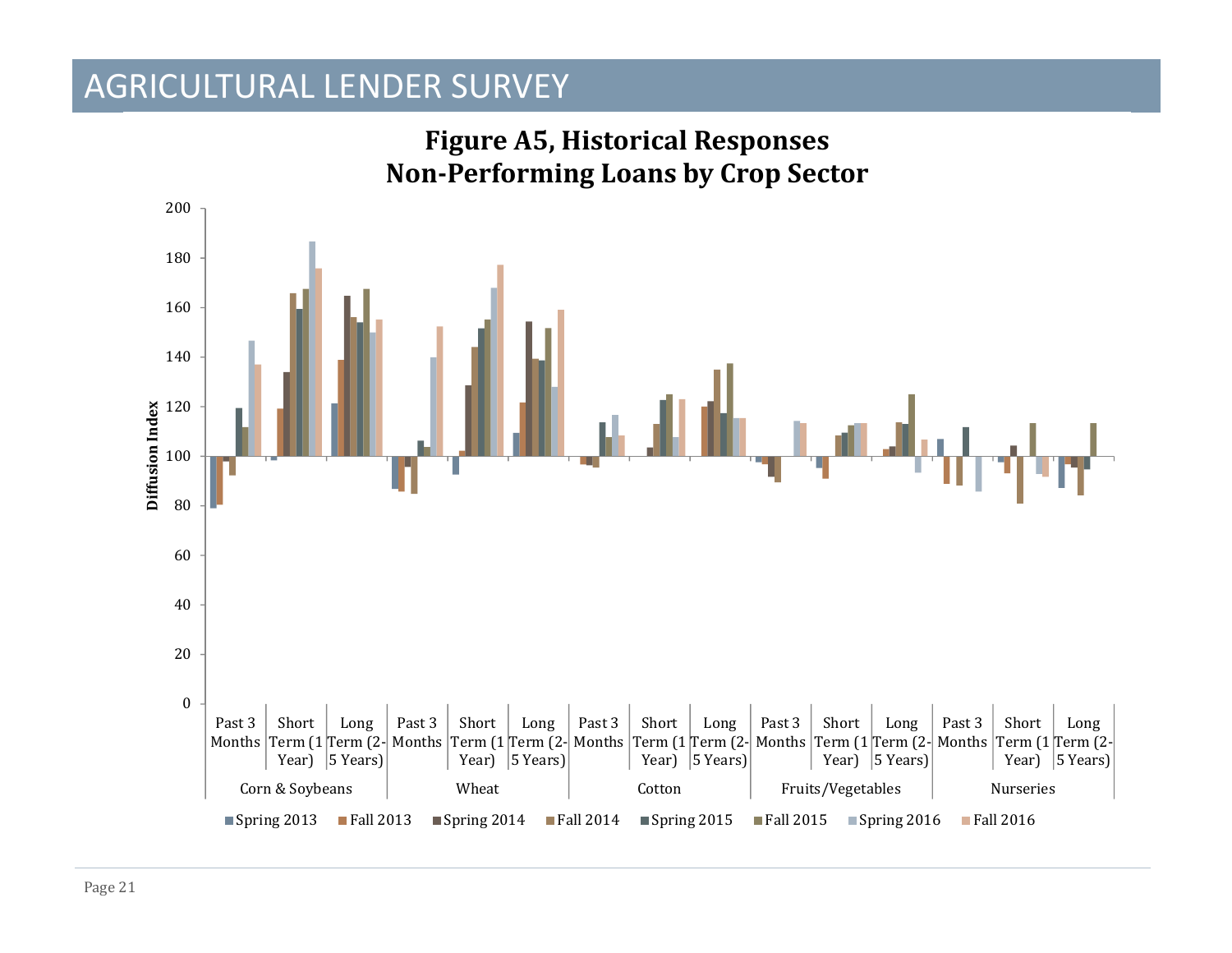